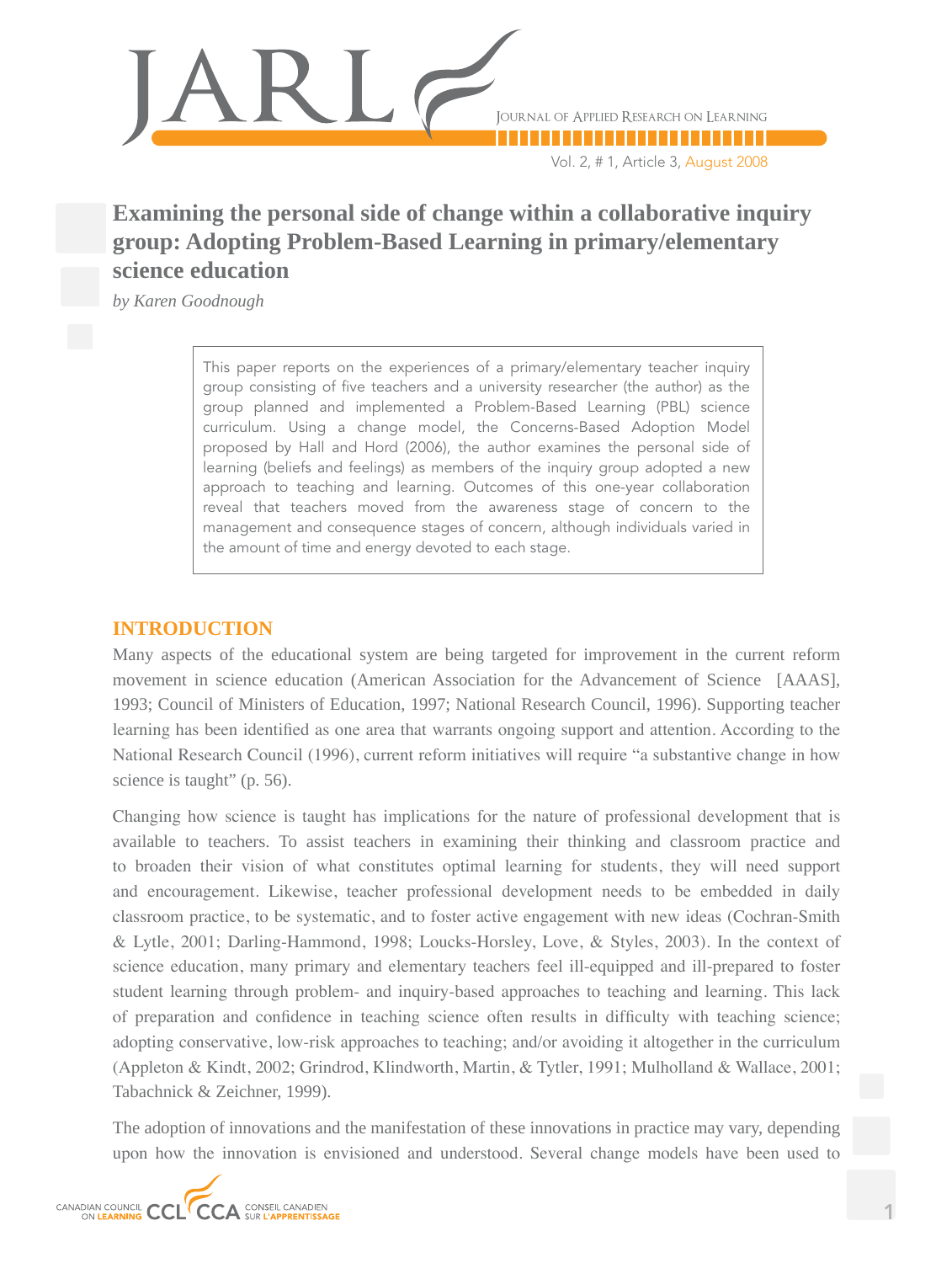develop an understanding of educational change processes and to facilitate productive change, including Rogers' adoption model (Rogers, 1995), the Technology Acceptance Model (Davis, 1986), the Stockdill and Morehouse Model (Stockdill & Morehouse, 1992), the Instructional and the Transformation Model (Marcinkiewicz, 1994), and the Meaning of Educational Change Model (Fullan & Stiegelbauer, 1991).

In this study, a model of change referred to as the Concerns-Based Adoption Model or CBAM (Hall & Hord, 2006; Hall & Loucks, 1978) was used to examine primary and elementary teachers' concerns, feelings, and perceptions as they designed and implemented Problem-Based Learning (PBL), an inquiry-based approach to teaching and learning. In particular, one aspect of the model was used, stages of concern, to analyze the nature of concerns expressed by the teacher participants at varying points during the adoption process. According to Hall and Hord (2006), these stages follow a quasiexperimental trajectory as the change process unfolds, although the trajectory is not guaranteed and is dependent upon how facilitation occurs and the supports that are in place to enable teacher learning as the innovation is adopted. This study was guided by the following research questions: a) What stages of concern will emerge during the design and implementation of PBL experiences? b) What types of feelings and perceptions will teachers experience at the design phase of the study? and c) What feelings and perceptions will teachers experience during the implementation phase of the study? Before describing the CBAM in detail, the characteristics of PBL are described.

### **The Nature of Problem-Based Learning**

PBL can be traced to the work of Dewey (1944) who emphasized the connections amongst doing, thinking, and learning. According to Dewey, learning "should give students something to do . . . and the doing is of such a nature as to demand thinking or intentional connections" (p. 154). As a new approach to teaching and learning, PBL was developed at McMaster University's medical school by Howard Barrows (1984) to promote student-centred education. In adopting this approach, Barrows hoped to develop medical students' content knowledge and their ability to apply that knowledge in clinical settings (Barrows, 1985). Since that time, PBL has been adopted extensively for use in many faculties and professional schools at the post-secondary level.

Problem-based learning is a curriculum development and instructional approach that places students in situations where they have to solve realistic, ill-structured problems that serve as the impetus for students to enhance their content knowledge, as well as a range of problem-solving and higher-level thinking skills (Barrows, 2000; Hmelo-Silver, 2000). According to Baptist (2003), PBL has been used to change learning cultures and to develop curricular models, programs, courses, and learning modules. Despite these differences in usage, PBL is usually student-centered, with instructors or teachers assuming the role of facilitators or guides, has opened-ended problems or scenarios as the impetus for learning, and new understanding occurs through self-directed learning. PBL should not be confused with project-based learning, which is at times referred to using the same acronym. Project-based learning typically utilizes a production model, where the end product is the focus of the learning. PBL

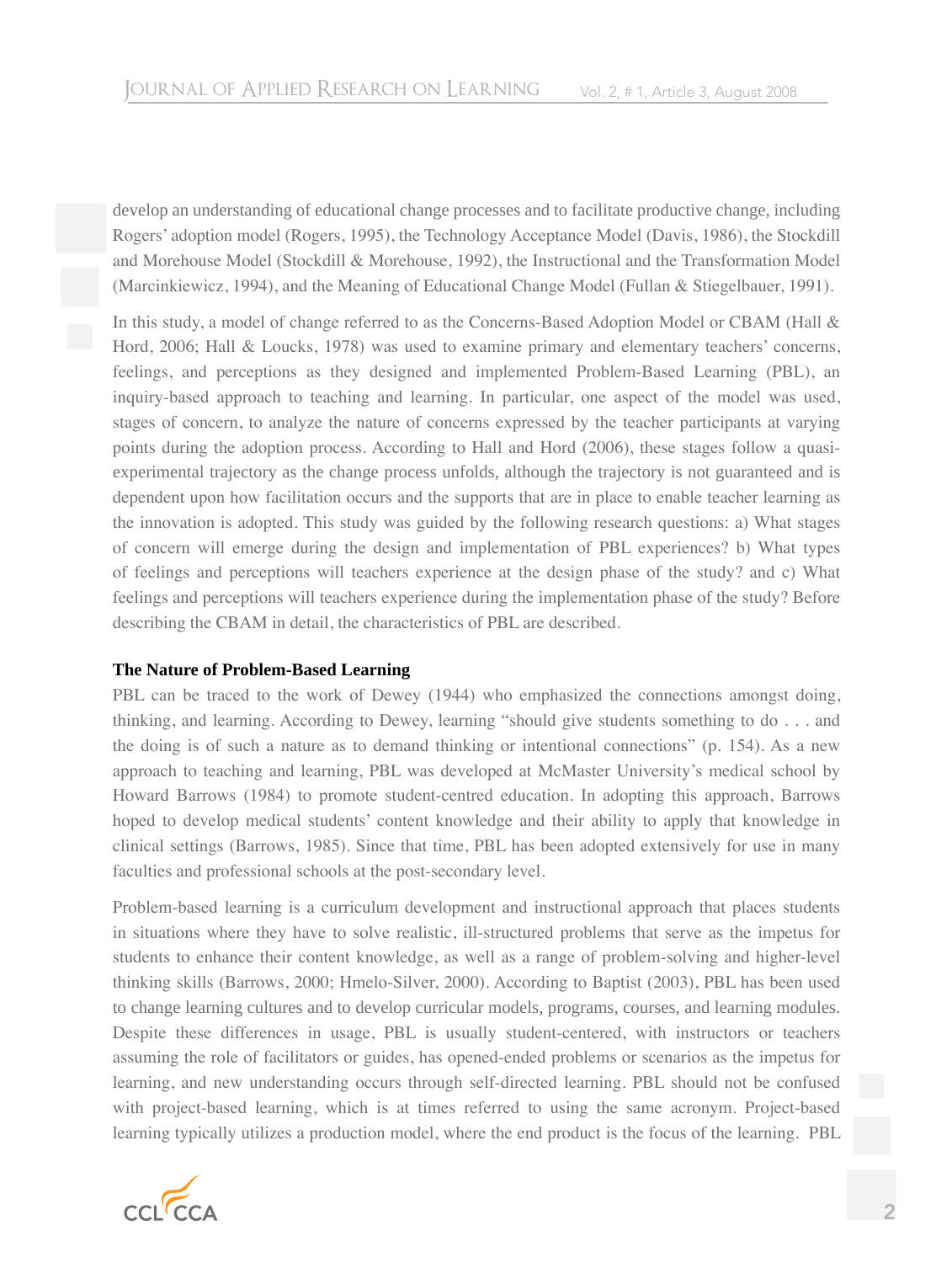is open-ended, starting with an ill-structured problem, which students attempt to solve using an inquiry process. In PBL, the problem drives the learning.

While various approaches to PBL may be enacted in primary and elementary classrooms (the context of this study), most PBL experiences are characterized by the following: a) the teacher acts as a facilitator of student learning (e.g. asking probing questions, modelling appropriate collaborative learning skills) as students are introduced to and find feasible solutions to problems; b) students collaborate in small groups (e.g. reporting new ideas, discussing and evaluating options presented within a group), as well as work individually at times (reading resources, recording notes); c) students publicly share solutions to problems; and d) the instructor/teacher uses individual and group assessment of the learning process, skills, and content knowledge.

Barrows and Kelson (1995) highlight five goals of PBL and discuss how each can promote learning. The first goal, constructing flexible knowledge, requires the learner to integrate information across multiple domains, thus enabling the learner to more readily retrieve what has been learned and apply that knowledge in varying contexts. The second goal, effective problem-solving skills, involves selecting and applying appropriate meta-cognitive (e.g. planning problem-solving, monitoring progress, etc.) and reasoning skills. Developing self-directed and lifelong learning skills is the third goal. Learners need to demonstrate an awareness of what they are able to comprehend, be able to identify and set learning goals, take an appropriate course of action to reach their goals, and show evidence of how to reflect upon whether or not their goals have actually been attained (Zimmerman, 2002). The fourth goal, effective collaboration skills, encompasses the development of collaborative, team-building skills such as negotiation, conflict resolution, and consensus-building. The fifth goal, intrinsic motivation, may be achieved when PBL groups are motivated by shared goals, challenges, and interests (Hmelo-Silver, 2004). PBL does not represent a unitary approach to teaching and learning in its conceptualization (Barrows, 1986). Differences in how PBL is designed and implemented may vary according to the educational context, curricular goals and objectives being targeted, student readiness for learning through PBL, and the skills of the teacher.

In the context of K-12 science education, curriculum standards and learning outcomes are being framed through a constructivist lens (Piaget, 1976, 1978; Richardson, 2003) – learning is complex; it is influenced by a learner's prior knowledge; and cognitive change and new understandings develop as learners' prior knowledge and beliefs interact with new knowledge and situations. The characteristics and goals of PBL align with this constructivist lens. PBL is emerging in public schools as a means to foster the development of discipline-specific knowledge, as well as a range of skills such as problemsolving, team-building, communication, decision-making, and self-directed learning.

Although considerable research has been conducted at the post-secondary level about the effectiveness of PBL, the research at the secondary level is only starting to emerge. For example, Gallagher & Stepien (1996) found that students in American studies performed as well on multiple-choice tests as students in a traditional classroom, while Gordon, Rogers, Comfort, Gavula, and McGee (2001)

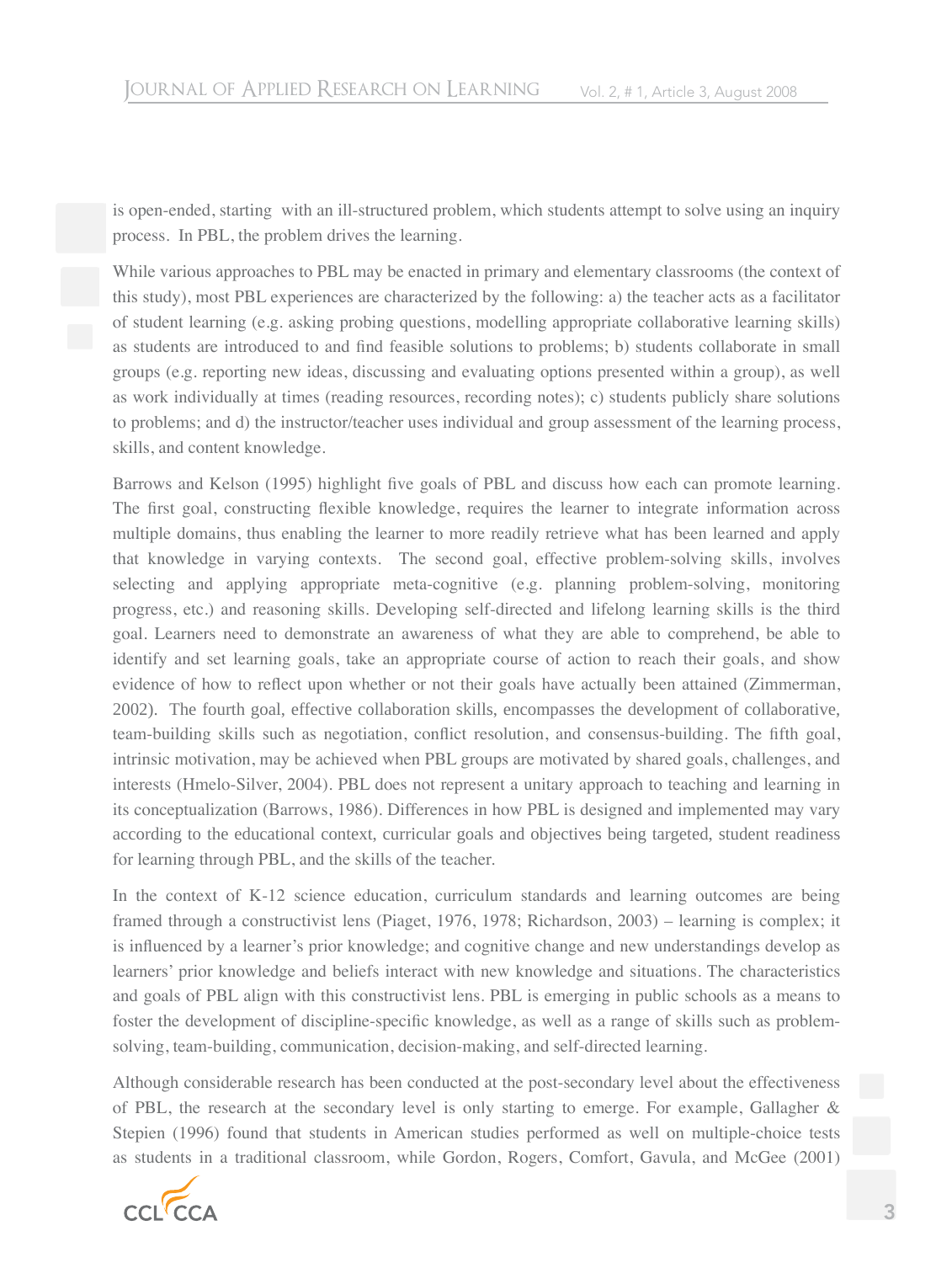showed that the use of PBL in a middle school curriculum with minority students resulted in improved behaviour and science achievement. Dods (1997) evaluated PBL in the context of a high school elective biochemistry course. He found that lectures resulted in the coverage of more content, whereas students retained more information and had higher levels of understanding through PBL instruction. Torp and Sage (2002) and Delisle (1997) have also written "how-to" books (K-12) for designing and implementing PBL. This study also contributes to an understanding of the concerns and issues that primary and elementary teachers encounter in the adoption of PBL and provides insight for those who facilitate teacher learning and school-based change.

### **The Concerns-Based Adoption Model**

Hall and Hord (2006), borrowing from earlier work, define a concern as "the composite representation of the feelings, preoccupation, thought, and consideration given to a particular issue or task . . .[and includes] the mental activity composed of questioning, analyzing, re-analyzing, considering alternative actions and reactions, and anticipating consequences (Hall, George, & Rutherford, 1979, p. 5). This conception of a concern is reflected in the CBAM (Hall & Hord, 2006) as a theoretical sequence of stages that individuals or small groups experience as they are asked or volunteer to use an innovation. The model addresses the affective dimension of learning: "[individuals] are not just doing but continually thinking and feeling about how the change is working, how well [they] are doing, and what effects it is having" (Hall & Hord, 2006, p. 143). As an innovation unfolds, the feelings and perceptions of an individual will change. In order to better facilitate the implementation process and to design appropriate interventions and supports, understanding of these stages of concern is necessary.

The CBAM identifies seven specific stages of concern. The first stage, *Unawareness*, occurs when an individual does not indicate any significant interest or involvement in the innovation. Although a teacher may be aware of a new or different teaching approach (e.g. PBL), he/she may have no desire to explore its merit as a pedagogical tool. The second stage, *Informational*, occurs when a person becomes aware of and expresses an interest in learning about the characteristics, aspects, and requirements of the innovation. Continuing with the PBL example, a teacher may become aware of PBL and consider adoption. She may pose questions such as, "What is this approach? How is it alike or different from inquiry, an approach I already use? How should it be structured with students?" During the third *Personal* stage, a person feels uncertain about his or her role in the process of adoption of the innovation. Issues are raised about the potential benefits of adoption and the possible personal and current program conflicts that might arise as a result of adoption. At this stage of concern, a teacher may pose questions about PBL such as, "Will I need additional resources to plan and implement a PBL learning experience? Are we all required to adopt this approach? If we adopt this, will the leadership team be supportive?"

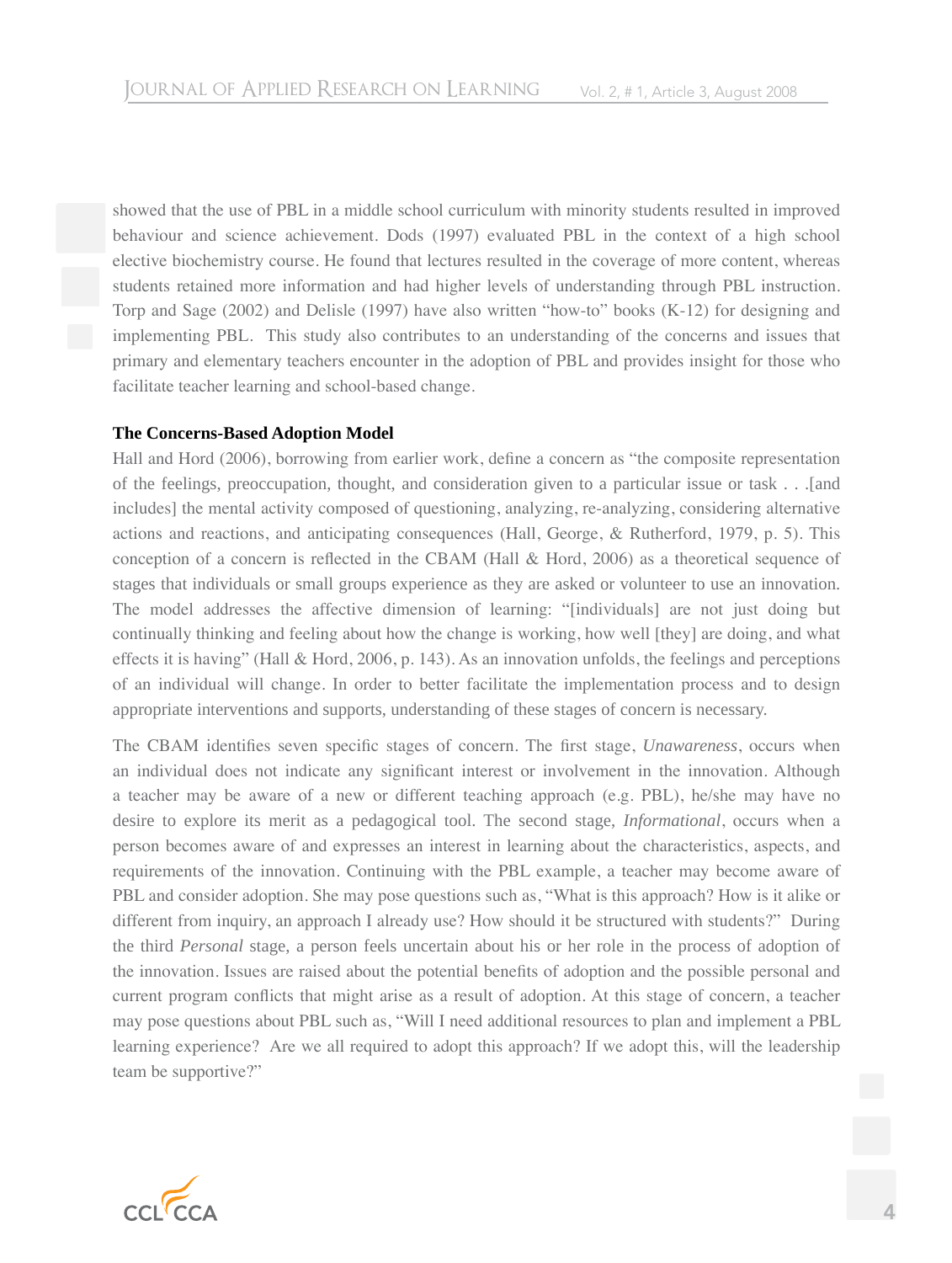At the fourth stage, *Management*, the individual is focused on the processes and task of using the innovation. In addition, issues related to efficiency, organization, management, scheduling, and time are paramount. At this stage, a teacher may wonder about how long a PBL experience should be and how it might fit with other learning activities and topics in a course. She may also consider how group organization and functioning, a critical aspect of PBL, may be facilitated. The *Consequence* stage, the fifth, occurs when the user evaluates the impact of the change on the client. This includes an examination of the relevance of the innovation to the client and how to improve outcomes for the client. For example, a teacher may formally collect data and use other forms of assessment to determine if students understood concepts targeted within a PBL experience, or if they developed or enhanced skills such as decision-making, presentation, or communications skills. Next, during the *Collaboration* stage, the individual is engaged in communicating and working cooperatively with colleagues when adopting the innovation. Although teachers may work collaboratively at all stages within CBAM, at this sixth stage individuals have become comfortable with the innovation and wish to modify, monitor, and make changes as they simultaneously implement a PBL experience. For example, teachers may agree that students are not good problem-posers and need to introduce additional activities to improve this skill. Or teachers may decide that students need more guidance when finding resources and interpreting text. At the final or *Refocusing* stage, the user considers alternative ways of using the innovation and exploring "the possibility of major changes or replacement [of the innovation] with a more powerful alternative" (Hall & Hord, 2006, p. 140). Once again, like the previous two stages, this stage focuses on improving the impact of the innovation. School-based groups who have adopted PBL successfully may decide to design an entire course using a PBL approach or introduce it into new areas of the curriculum. In the context of science education, the CBAM model has been used to examine the adoption by teachers of computer innovations, new science curriculum programs, and inquiry-based teaching approaches (Butzow, 1988; Loucks & Melle, 1980; Malone, 1984; Sevilla & Marsh, 1992); however, research has not been reported that focuses on the use of the CBAM to understand the adoption of PBL.

### **Challenges in adopting PBL**

In this study, the CBAM was used to explore teachers' concerns and perceptions as they adopted PBL (Barrows, 1984, 1986, 1994). Research on the challenges and concerns associated with developing and implementing PBL in K-12 contexts is starting to emerge in several school disciplines. For example, Clouston and Whitcombe (2005) developed a PBL model that allows users to examine five key issues associated with PBL adoption: the nature of the learning environment in an organization, the role of group dynamics in fostering collaboration, the nature of communication, the nature of knowledge (tentative versus absolute), and student readiness to engage in PBL. Harada and Kim (2003) reported on how library media specialists can support teachers in changing traditional units to problem-based learning units. They suggested that traditional learning experiences be transformed to reflect real world problems; that students be viewed as decision-makers and seekers and creators of knowledge; that real audiences be used for the presentation of problem solutions; and that teachers assume the

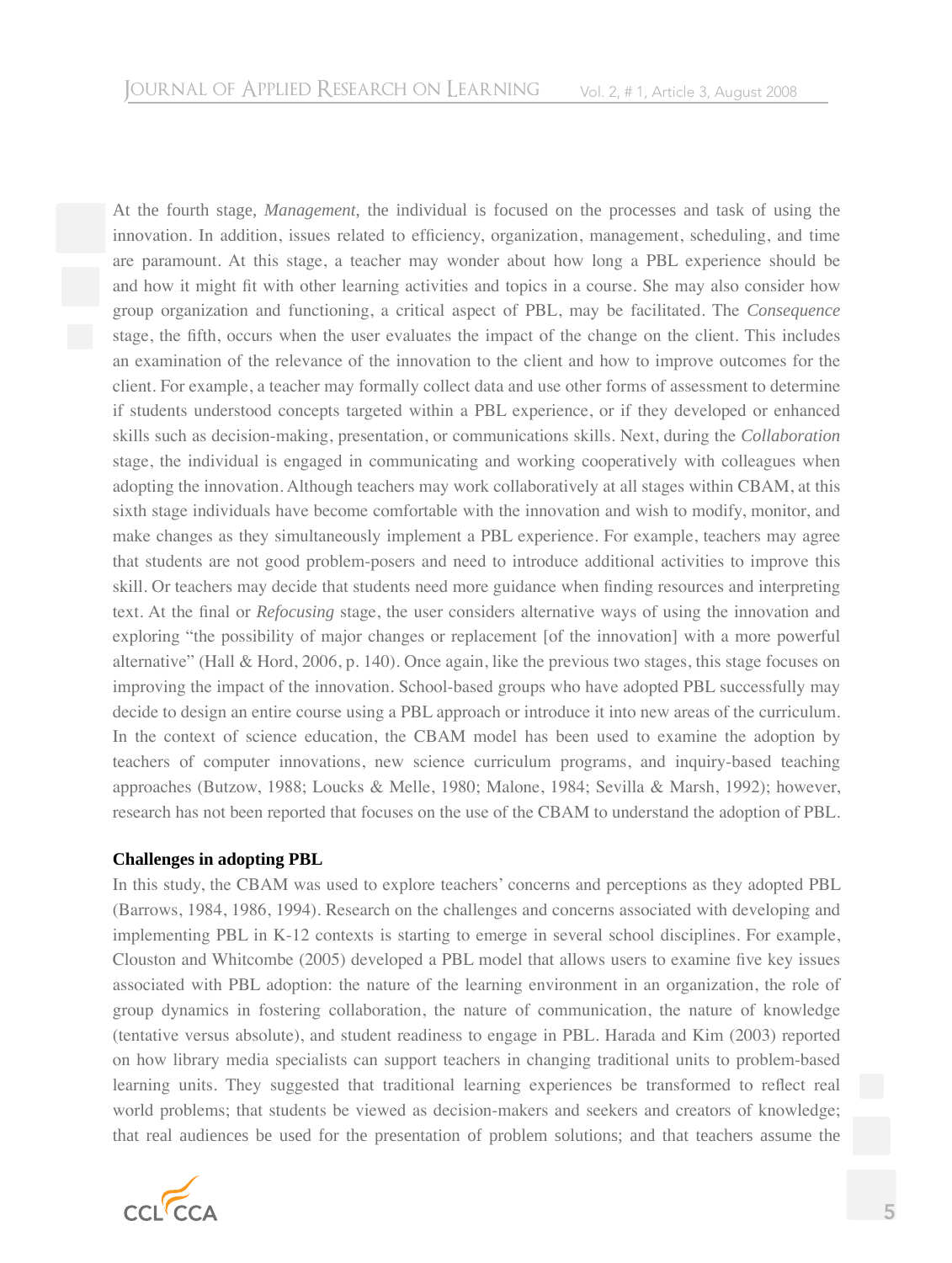role of facilitators in PBL contexts. Achilles and Hoover (1996) worked with middle school and high school teachers in four different schools focusing on teacher training. Teachers identified several challenges and issues associated with the adoption of PBL – student difficulty in working in groups, the extensive time needed in planning for PBL, the need to start with small PBL experiences, and the need for teachers to develop collaborative planning skills. Goodnough and Cashion (2006) worked collaboratively with a high school Biology teacher to develop a PBL module focused on cystic fibrosis. They reported on design and implementation challenges and issues – selecting a PBL topic, determining the level of structure to be incorporated into a PBL experience, selecting appropriate assessment approaches, facilitating groups, and providing optimal student feedback.

### **CONTEXT OF THE STUDY**

Five primary/elementary teachers from various schools within a local school district in Newfoundland and Labrador, Canada participated in the project. These teachers volunteered to be in the study after an invitation was sent to their respective schools principals. Four of the five schools were located in rural areas, while one school was located in an urban centre. Each teacher worked at a different school with the exception of Kayla and Sarah<sup>1</sup>, who taught at the same school. The structure of the teachers' schools ranged from K-5 to K-12 configurations. All teachers taught all core subjects in the curriculum, with the exception of French, Music, and Physical Education. Table 1 provides an overview of the teachers' backgrounds and other project demographics. Teachers were recruited through invitations sent to all primary and elementary schools in the district. The study occurred over a 12-month period from January to December 2006. A brief introduction follows of the teachers involved in the study.

### **Table 1**

| <b>TEACHER</b> | <b>EDUCATIONAL CREDENTIALS</b>                                                                | <b>TEACHING</b><br><b>EXPERIENCE</b><br>(YEARS) | <b>CLASSROOM</b><br><b>USED IN</b><br><b>THE STUDY</b> |
|----------------|-----------------------------------------------------------------------------------------------|-------------------------------------------------|--------------------------------------------------------|
| Raylen         | <b>Bachelor of Arts</b><br><b>Bachelor of Special Education</b><br><b>Master of Education</b> | 23                                              | <b>Grade Two</b><br>(9 girls and 9 boys)               |
| Debby          | <b>Bachelor of Arts and Education</b><br><b>Master of Education</b>                           | 23                                              | <b>Grade Four</b><br>(8 boys and 14 girls)             |
| Patricia       | Bachelor of Arts Bachelor of Education                                                        | 2                                               | <b>Grade Four</b><br>(9 boys and 9 girls)              |
| Kayla          | Bachelor of Arts and Education<br><b>Master of Education</b>                                  | 15                                              | <b>Grade Three</b><br>(12 boys and 12 girls)           |
| Sarah          | <b>Bachelor of Education and Graduate</b><br><b>Work</b>                                      | 18                                              | <b>Grade One</b><br>(13 boys and 11 girls)             |

*Teacher Backgrounds and Other Project Demographics*

1. All teacher names are pseudonyms.

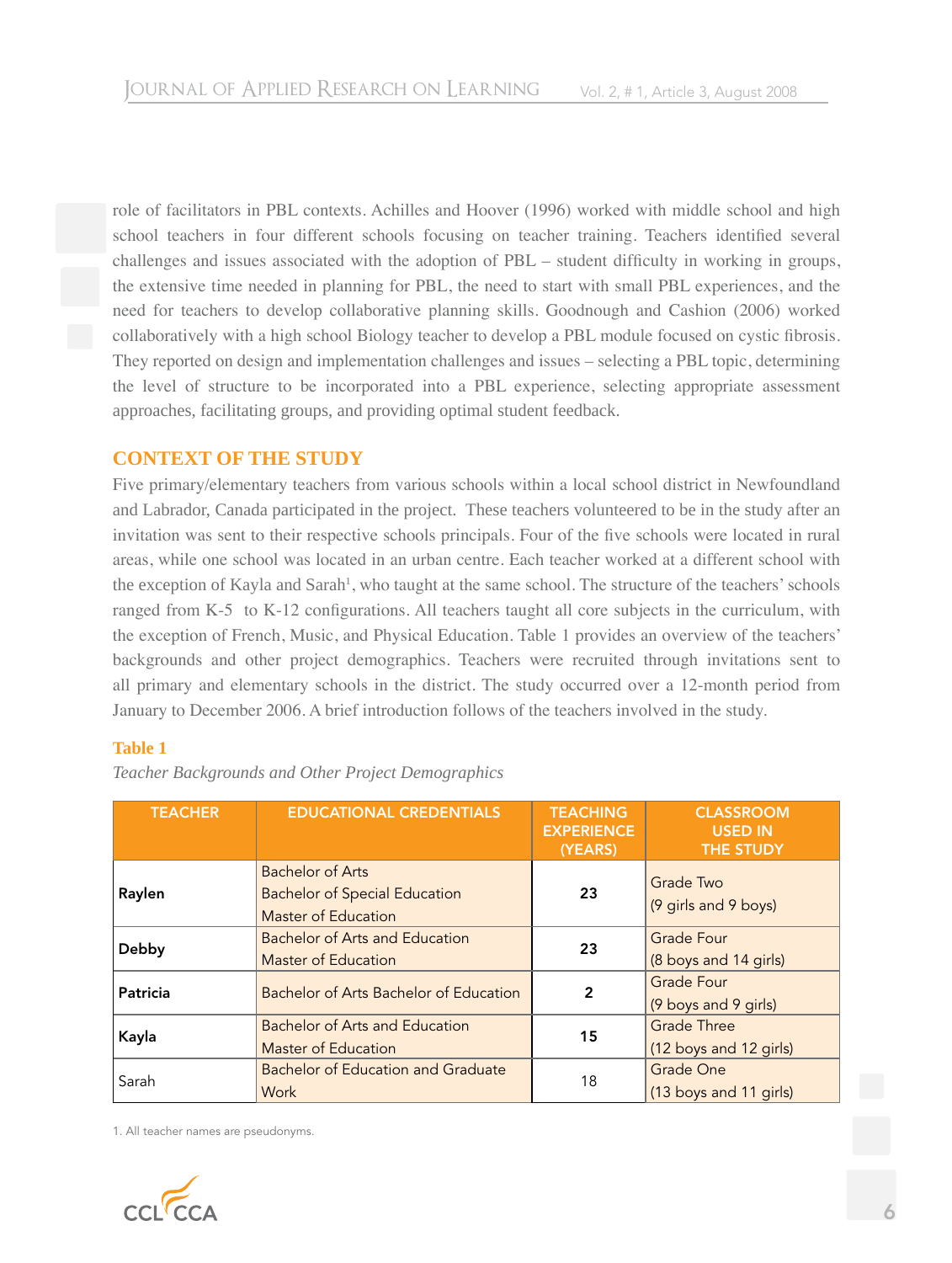Raylene worked with a grade 2 class of 18 students (nine girls and nine boys). Four children were following modified programs. Raylene described her students as average or above average in terms of academic ability. Debby implemented PBL with 22 grade 4 students (eight boys and 14 girls). Three children followed modified programs and three children had diagnosed behavioral problems. Overall, Debby described the class as academically weak. Patricia worked with a grade 4 class of 18 students, having an equal number of boys and girls. The class had several strong students; however, one student required a modified program and one student had a diagnosed behavioral disorder. Kayla worked with a grade 3 class of 12 boys and 12 girls. She described her class as weak academically, particularly in reading (50% were below grade level). One student followed a modified program and one student had been diagnosed with dyslexia. Sarah implemented PBL with a grade 1 class of 24 students (13 boys and 11 girls). The class was of mixed ability: four students followed a modified program and one student had a hearing impairment.

In this study, students were presented with an authentic, open-ended problem to solve and the teacher then guided students through the steps of considering the problem; formulating and analyzing the problem by identifying relevant facts; generating hypotheses about possible problem solutions; researching questions or learning issues raised by the problem; applying new knowledge to the hypotheses; and selecting and defending a feasible solution to the problem. The approach was iterative in nature: groups of three to four students evaluated resources (many provided by the teachers) and then returned to the original problem to check their reasoning and understanding of what they learned. Because these were primary and elementary students who had not used PBL in the past, teachers guided this process carefully, ensuring that the open-ended problem was driving learning. Throughout the process, groups were encouraged to construct meaning collaboratively. However, students were also encouraged to apply self-directed learning skills. In the classic medical model of PBL, each PBL group is guided by a tutor. This is usually not possible in K-12 classrooms. Consequently, teachers adopted a floating facilitator model (Duch, Groh, & Allen, 2001), moving from group to group during PBL classes, providing support during problemsolving, and monitoring individual group functioning. Appendices B and C detail the PBL topics and learning outcomes targeted, as well as the assessment and learning activities adopted.

All planning/debriefing meetings occurred at the local school district office, four hours from the author's university and one to three hours from the schools in which the teachers worked. Planning for the study started in January 2006 and continued until June. Because PBL was new for all group members, except the author, the group engaged in intensive reading and examination of PBL resources (e.g., books, videos, journal articles) to develop an understanding of PBL and how it might be implemented in the context of K-4 education. This understanding emerged over time and PBL curriculum materials were developed in the latter part of this six-month period. During implementation of the PBL learning experiences (September to October 2006), group members met virtually to share ongoing insights and to provide each other with support and feedback.

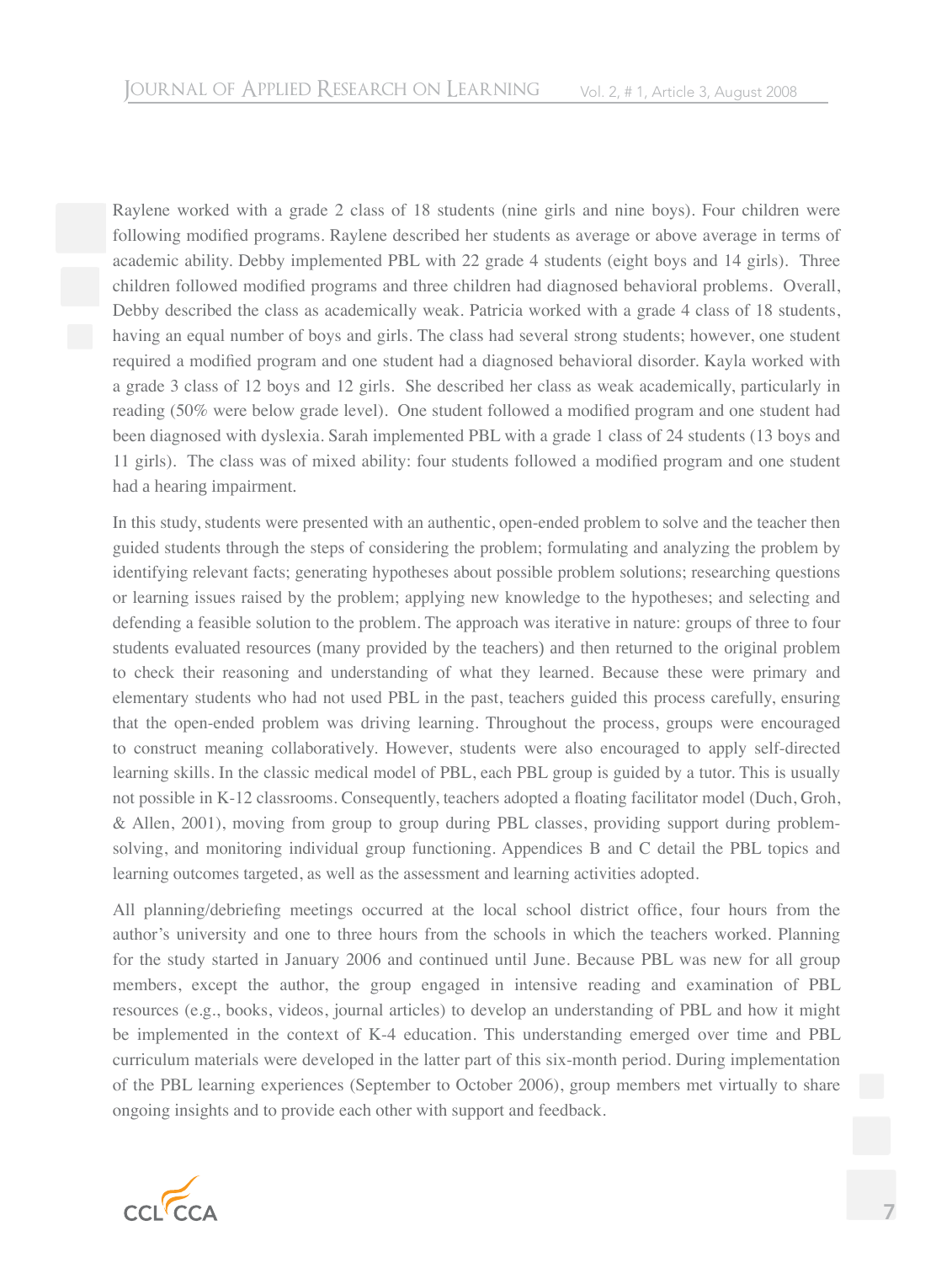### **METHODOLOGY**

Many current approaches to educational research are re-conceptualizing the relationship between those who are researched and those who are researchers. For example, a wide spectrum of participatory methodologies have emerged that can meet the needs of both practitioners and researchers (Lincoln & Guba, 2005). Many of these methodologies (e.g. action research, teacher research, action science) view researchers and participants as co-learners and co-constructors of knowledge, with relationships reflecting more equity among all participants. Collaborative inquiry (Bray, Lee, Smith, & Yorks, 2000), a participatory methodology inspired by the work of Heron (1981) and Reason (1989), was adopted in this study as a means to foster both adult learning and the generation of knowledge. This approach to human inquiry is "self-directed" rather than "other-directed" and calls upon participants to share in the exploration and development of different forms of knowledge through sustained interaction (Reason, 1989, p. 4). Thus, in this study, group members determined the time and location for planning/debriefing meetings; they generated shared research questions; they conceptualized the PBL approach and the classroom enactment of PBL; and they engaged in ongoing reflection which was both individual and collaborative, thus allowing shared meaning-making to emerge. To obtain a deepened understanding of PBL and the experiences and perceptions of the group members, several data sources and methods were used:

#### **Participant observation**

Over the 12-month duration of the study, the group met for over 40 hours both face-to-face and synchronously, on a variety of occasions, to plan and debrief the PBL experience. *Elluminate Live*, a real-time tool that allows users to create a virtual environment for discussion and collaboration, was used to support group functioning. Implementation of the teachers' respective PBL units occurred over a three- to four-week period in September and October 2006. All planning/debriefing meetings were audiotaped and later transcribed. Over 25 hours of audiotapes were transcribed.

#### **Journal entries**

During implementation of their respective PBL units, the teacher collaborators recorded reflective entries using the discussion tool of a learning management system. The following sample guiding prompts helped focus their reflection: a) Describe how you implemented your lesson; b) How did students respond to the introduction of the problem? and c) What concerns do you have at this point in the planning process? These entries were both descriptive and interpretive, allowing the author to gain insight into the teachers' thinking, while fostering teacher reflection. All journal entries were compiled and analyzed.

### **Documents**

A range of documents were generated by group members. In the planning stage, group members created concept maps to identify themes and learning outcomes targeted by the PBLs, to brainstorm assessment and learning activities, to anticipate student questions, and to plan a timeline for implementation. During the implementation stage, student work (assignments, projects, etc.) was also examined.

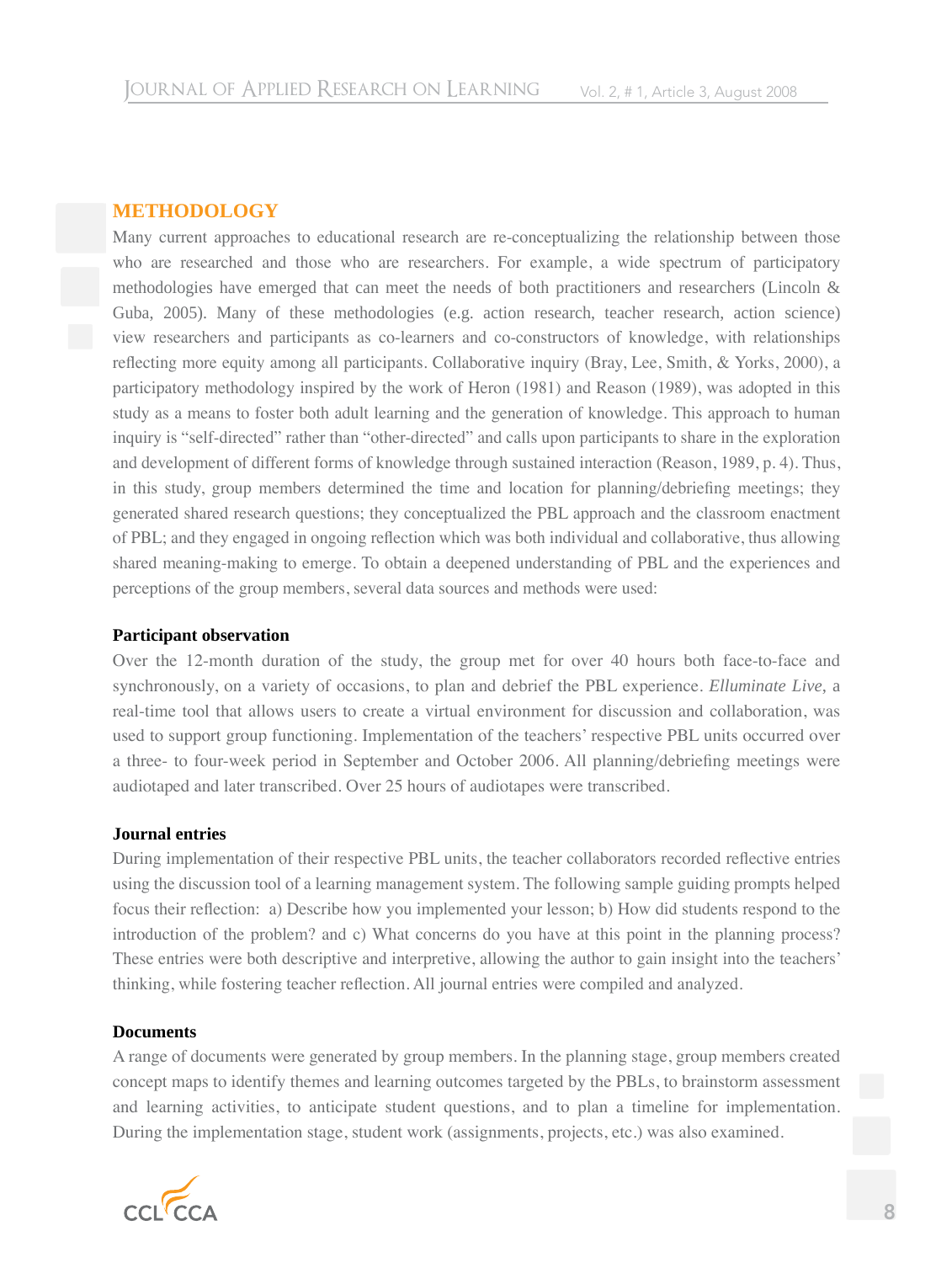### **Semi-structured interviews**

Each member of the group was interviewed at the end of the study for 60 to 80 minutes, thus facilitating reflection on the overall experience and providing another source of data to inform the study.

### **Survey**

Participants completed a Stages of Concern survey early in the planning stages and then completed the same survey immediately before implementation of their respective PBLs. This survey consists of 35 items that have high reliability and internal consistency (Hall & Hord, 2006). Sample Likert items included: a) I am concerned about students' attitudes toward this innovation; b) I am concerned about not having enough time to organize myself each day; and c) I have very limited knowledge about the innovation. The results of the survey were used in conjunction with other data sets to confirm or refute emerging themes.

Although all group members engaged in data analysis to some extent, the author assumed primary responsibility for the more intensive data analysis. According to Marshall and Rossman (1999), "data analysis is the process of bringing order, structure, and interpretation to the mass of data collected" (p. 150). Data analysis was ongoing throughout the study. This entailed reading and rereading the data from all data sources. During this process, the author engaged in writing analytic memos, and recording notes about developing insights and thoughts. Next, initial basic coding involved assigning labels to units of text from transcripts, journal text, and survey statements. Similar types of concerns (e.g., lack of time) for grouping into the same broader categories were identified.

Next, after categorizing the data, categories were linked to the stages of concern framework. Crabtree and Miller (1992) refer to this as a template strategy: sets of codes are applied to the data, but may change as data analysis proceeds. Ultimately, the author brought meaning to the analyzed data through interpretation, the process of making sense of the findings, offering explanations and generating conclusions (Marshall & Rossman, 2006). Table 2 provides a summary of data collection and data analysis strategies adopted in the study.

### **Table 2**

| <b>DATA COLLECTION</b><br><b>METHODS AND SOURCES</b> | <b>DATA ANALYSIS TECHNIQUES</b>                          |
|------------------------------------------------------|----------------------------------------------------------|
| Documents                                            | Reading and re-reading the data                          |
| Interviews                                           | Writing analytic memos                                   |
| Journal Reflections                                  | Coding                                                   |
|                                                      | Categorizing                                             |
| <b>Participant Observation</b>                       | Linking categories                                       |
| Survey                                               | Interpreting, Offering Explanations, Drawing Conclusions |

*Data Collection Methods and Analysis Strategies*

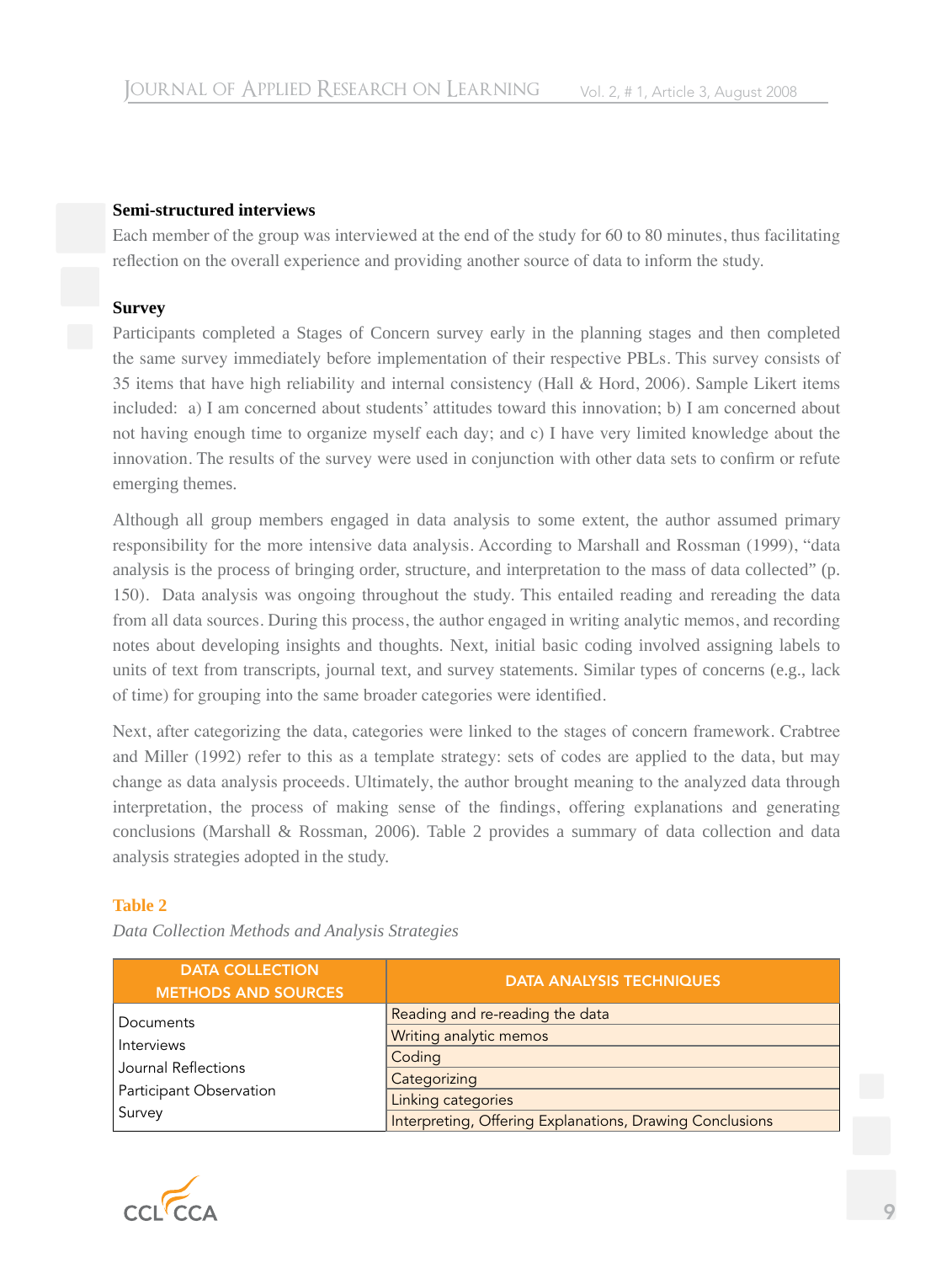### **OUTCOMES**

Although the group held shared goals (e.g. understanding how to plan and implement PBL, supporting student learning through PBL) as members engaged in collaborative inquiry, they also posed different research questions. The author's research questions were stated earlier in this paper. The teachers' research questions focused on both their own learning and student learning. Their work was mainly guided by two questions: "How can the adoption of PBL improve my teaching of science?"; and "How can PBL be used to engage all students in learning science?" As previously noted, there were several students in each of the teachers' classes who were following modified learning programs, and the teachers reported that several of these students did not seem interested in learning science. The following two sections focus on the beliefs, feelings, and concerns expressed by collaborative inquiry group members as they planned and implemented PBL experiences. Appendix A provides a summary of the primary concerns expressed by each teacher during the design and implementation phases.

### **THE DESIGN PHASE**

The teacher collaborators joined the project for a variety of reasons. They viewed this as an opportunity to improve student learning in science, and three of the teachers welcomed the challenge of adopting a new instructional approach as is illustrated by the following comment: "I look forward to having my class involved in new learning experiences where both I can grow as a teacher and my students can benefit" (Raylene).

Prior to starting the project, the teachers knew very little about the innovation. In fact, four of the five teachers were unaware of the PBL approach. The first three meetings of the inquiry group were spent in reading about PBL, identifying its salient characteristics, and developing an understanding of how to plan a PBL learning experience. In addition, the group examined how others have implemented PBL in K-12 contexts. The group adopted a nine-step PBL problem design process (Hung, 2006) that is intended to help practitioners adopt a practical approach to problem design.

Early in the planning phase, the author asked group members to share their concerns and feelings about PBL and the project. In addition, the author asked them to complete the "Stages of Concern" survey (Hall & Horde, 2006) and to explicitly discuss some of their concerns and feelings using their responses to the survey. While the group was still very excited about the project, feelings of uncertainty were emerging. In examining the resulting profiles from group members, it became evident that all members had high levels of concern related to the informational, personal, and management stages. Concerns at each of these levels were also expressed during group dialogue and reflection. A description of the types of concerns expressed is provided below.

### **Informational**

By the end of the second planning meeting, teachers had a reasonable understanding of the nature of PBL and the process that would be used to develop a problem. However, they expressed a strong

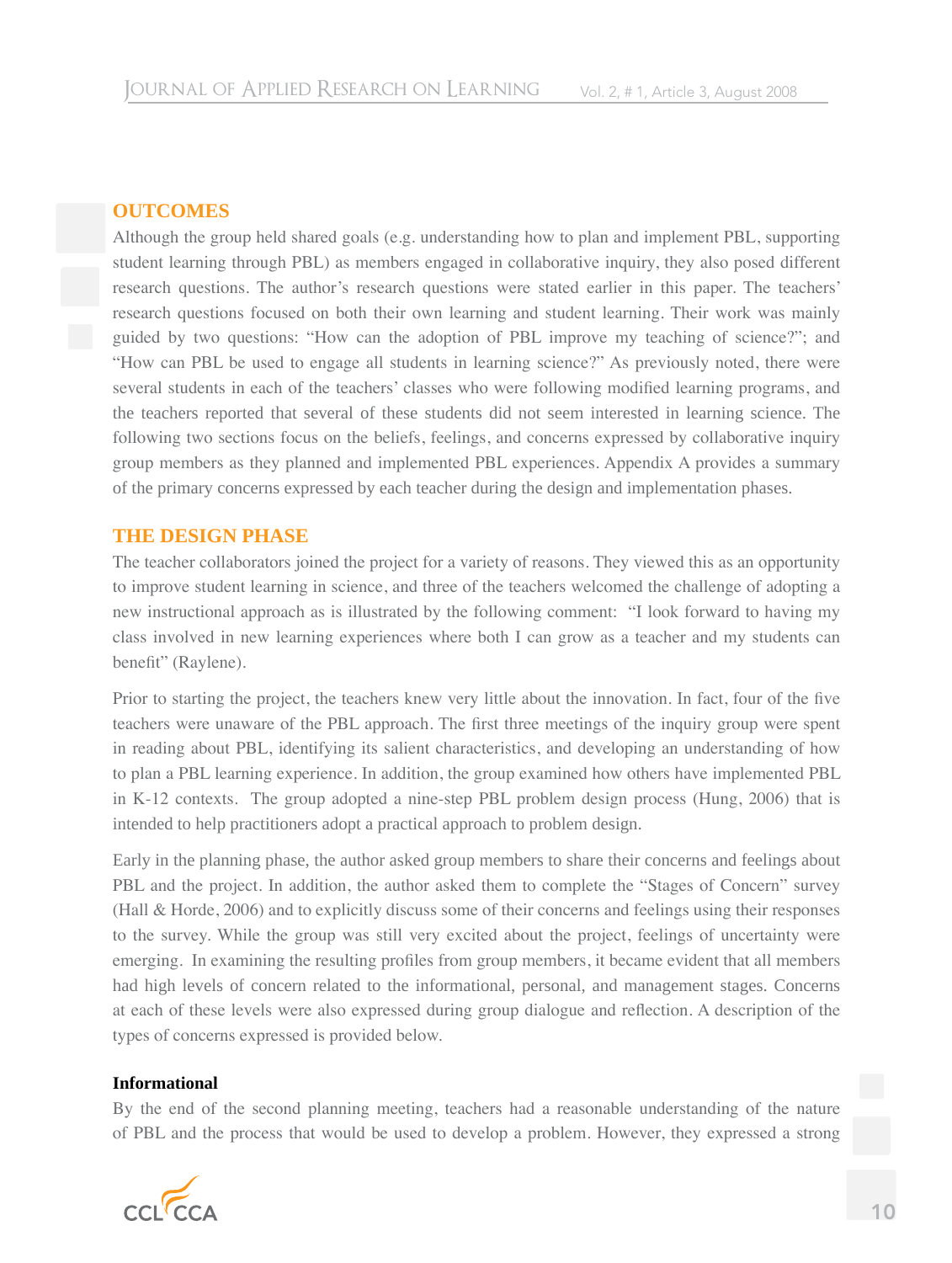interest in seeing more information and literature that would include examples of PBLs designed by other teachers in grades 1-4. They also wanted to explore what PBL would look like in their classrooms: "What will this look like in a primary classroom? I think I can envision it, but I really need to see it" (Debby). For the next meeting, the group used a book by Lambros (2002), which focused on K-8 education. Group members reported that the text was very helpful and fostered more insight into how to design and implement PBL for primary children. Another concern related to the nature of PBL arose. Group members wondered if the PBL approach was open-ended inquiry, an important goal in the science curriculum documents used by the teachers. After some discussion about this issue, it was agreed that PBL could range from very structured to open-ended. However, at the primary level and being first-time users (both teachers and students), the teachers felt the PBL experiences needed to be fairly structured to ensure the students received enough scaffolding throughout the learning process.

#### **Personal**

The primary personal concern that teachers expressed related to their role in the PBL process. Four of the five teachers questioned how their role would change during PBL. This concern is reflected in comments such as "How do I prepare the classroom groups? If they are not ready, how do I prepare them for collaborative group work?" (Kayla); and "How do I make this open-ended and inquirybased, yet provide enough scaffolding for students?" (Debby). Although these issues were not resolved immediately, the teachers generated several suggestions that they anticipated would address these concerns. These included engaging students in cooperative learning activities prior to starting the PBL; ensuring groups were given clear directions; constant monitoring of groups during implementation; and requiring regular group meetings through which group members would generate a report about what they accomplished at the end of a class.

#### **Management**

Several issues related to management were expressed and these continued to be of concern throughout the design phase. One of these related to time-having enough time to complete readings about PBL and having adequate time to plan and implement the PBL. As Kayla commented, "This is going to be a lot of work, but I am still unsure about the time requirements for this." Several release days were provided for teachers to plan and collaborate. However, with an already demanding schedule and curriculum, time remained an issue. Several teachers raised the issue of resource availability, such as reading materials at the appropriate grade level, computers, and guest speakers. Being pragmatic, they decided that a particular PBL unit could only be planned if appropriate resources were available. Furthermore, they agreed that more energy might need to be devoted to searching for appropriate resources on the Internet. A third issue related to scheduling and when best to implement the PBL units. Patricia suggested, "It might be better to introduce a PBL experience later in the year. In this way, you know your students better."

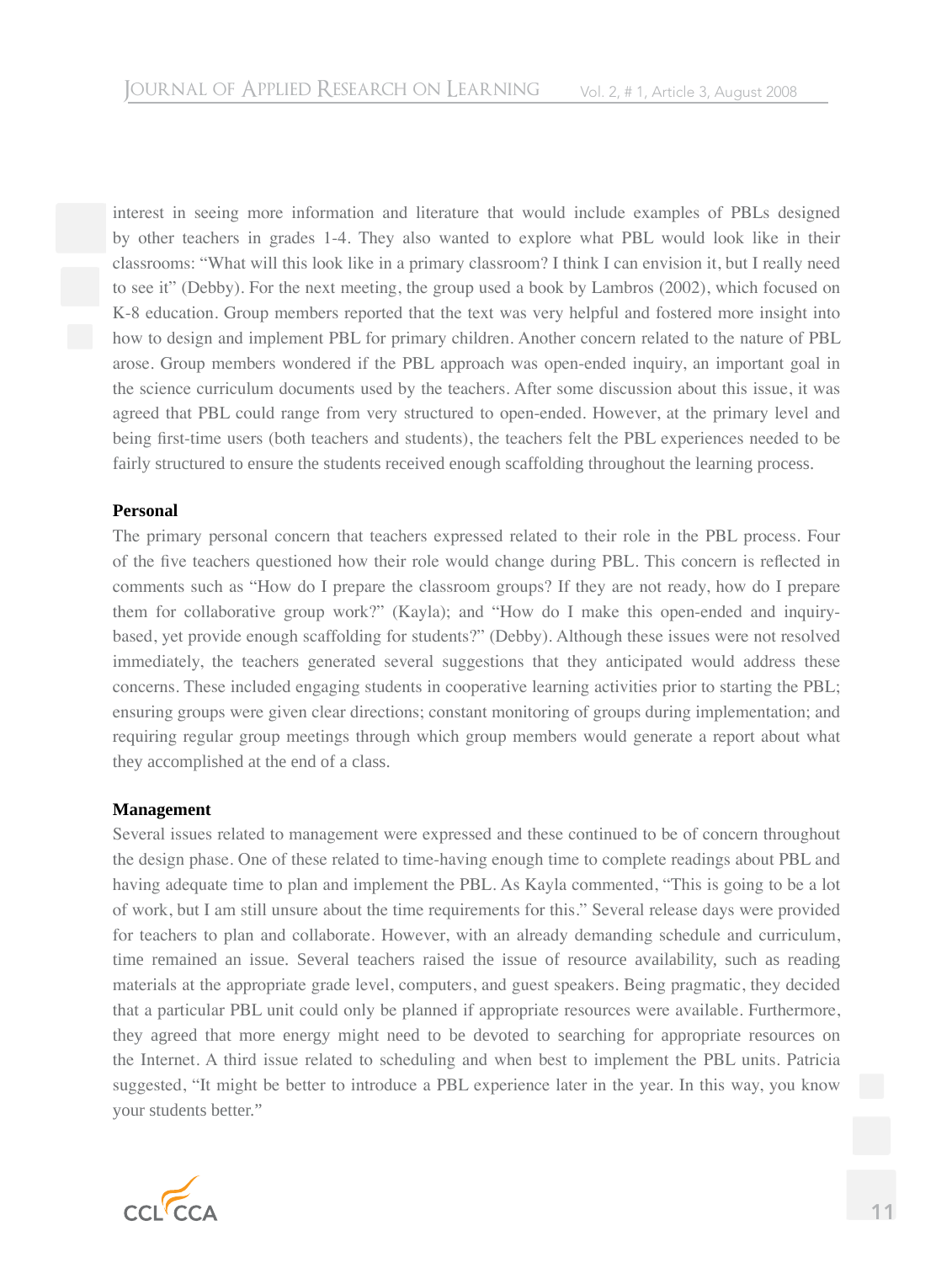Teachers were also concerned about the impact this would have on their students. However, concerns related to the impact of the innovation on students (the Consequence stage) were more pronounced later in the project, immediately before and during implementation. During implementation, teachers used a variety of data collection methods and sources to determine the impact the innovation was having on their students, such as informal interviews with students, recorded field notes, and recorded journal entries. Interestingly, four of the five teachers indicated, through their surveys and their discussions during planning, that they were concerned about this innovation and how it would be used in conjunction with others, especially with teachers within the group (the Collaboration stage). This reflects the teachers' strongly felt beliefs that teacher learning should occur within professional communities. These are some of the comments they shared during planning meetings and their interviews: "It is really important to do this together. You are feeding off each other and ideas come together"; "Other teachers in my school are very interested in being part of this project and linking the creation of the garden to their own teaching"; and "This will allow us to share on an ongoing basis and to stay connected." As the teachers became more comfortable with PBL, their informational and personal concerns became less pronounced.

### **THE IMPLEMENTATION PHASE**

In the design of the PBL units, Raylene developed a grade 2 unit that focused on the changes in living things as they grow and develop. This involved the care of butterflies, following their life cycles and tagging adult butterflies before release. Debby and Patricia worked together to develop a grade 4 PBL unit that would allow students to apply their understanding of habitats through the creation and maintenance of a garden area on the school grounds. Sarah and Kayla developed a unit on the basic needs of living things through a study of the life cycle of bats. Although each teacher taught at different grade levels, they modified the outcomes and learning and assessment activities to cater to differences in learning ability and readiness. The teachers introduced their PBLs to their respective classes through an open-ended problem case. The following is one example of a problem case:

You are entomologists (bug experts) in training. You are called in to help rid Mrs. Batten's garden of very hungry caterpillars that are devouring her plants and flowers. What can you do to help Mrs. Batten without destroying her garden?

Teachers also targeted outcomes from other disciplines, in addition to science, such as language arts, mathematics, and social studies, when designing their PBL science units. They used a variety of learning activities to support their units, including videos, guest speakers, investigations, the creation of models or projects (e.g., a garden), scaffolding charts, role playing, reading and writing stories, recording observations, group presentations, Internet resources, collages, etc. Assessment activities were both formative and summative, such as rubrics, journal writing, teacher observations, studentgenerated charts ("What do you know? What questions do you need to answer to solve the problem? How will you find answers to your questions?"), self-assessment sheets, and portfolios. For example, at the end of the PBL unit, Raylene asked her students to provide a summary of what the problem was,

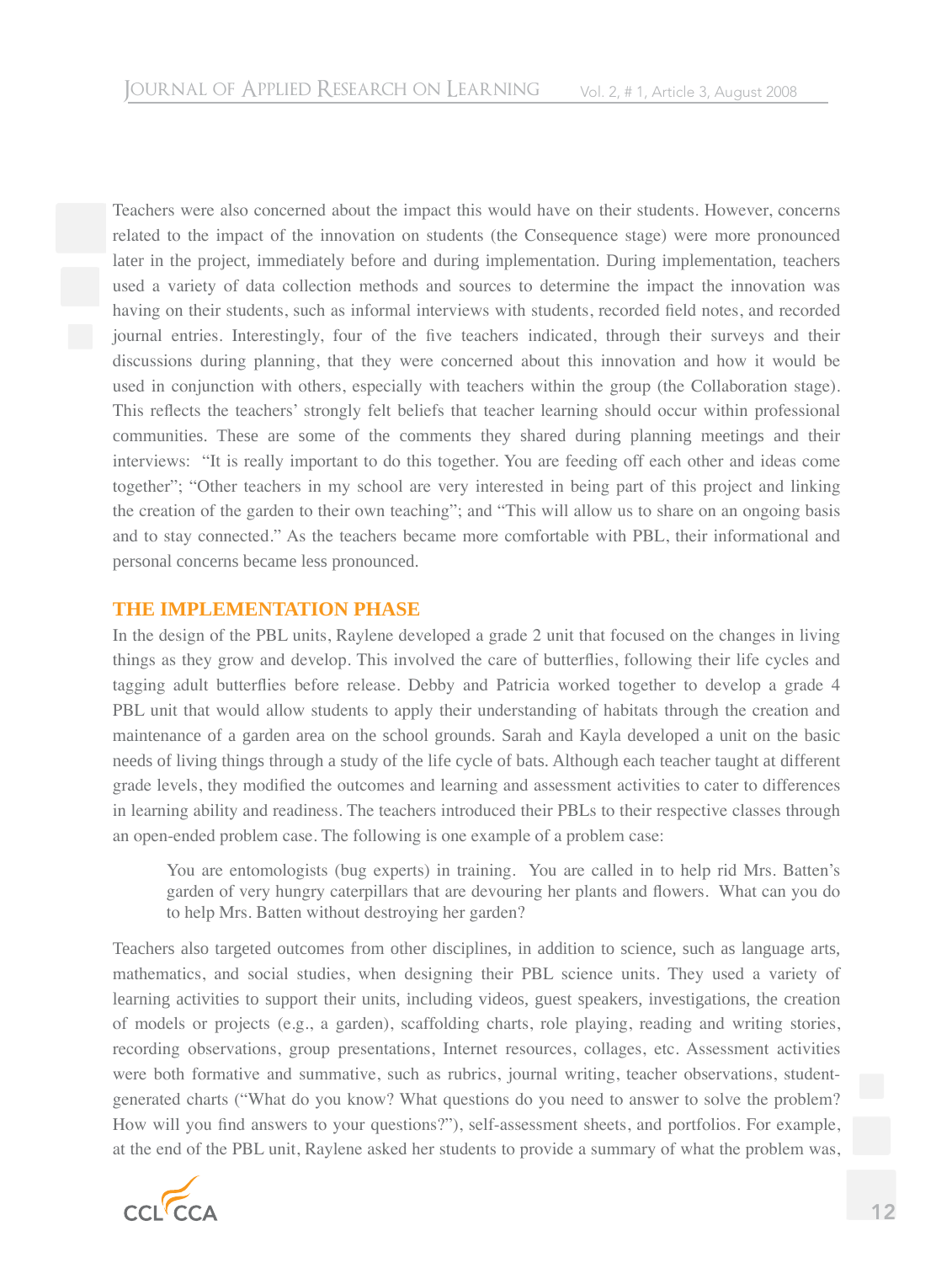what things they did to explore the problem, and what solutions they found to the problem. She also asked students to "complete a reflection activity. It asked them to describe what they enjoyed best, one thing they learned and how it would help them outside of school, and what they disliked about the unit" (Raylene, journal entry). Appendices B and C provide an overview of the topics and learning outcomes targeted in the PBL units, as well as examples of assessment and learning activities adopted in each unit.

At the beginning of and during implementation, teacher concerns focused primarily on management and consequence levels. The Collaboration stage of concern remained high throughout all aspects of the project. In terms of management issues, the teachers were very concerned with the amount of time the innovation would require: "I am concerned about the time factor as a teacher implementing PBL– arranging resource people, managing the day-to-day activities, purchasing materials, etc." (Debby, group planning session). Although the teachers recognized the considerable amount of energy and time that is required at the onset when developing and implementing a PBL unit for the first time, they felt subsequent implementations of and/or the development of new PBL experiences would require less time and energy. As the teachers implemented their PBL units, another prevalent issue focused on the nature of the PBL enacted and on ensuring fidelity between their conceptualization of how PBL should be implemented and the actual implementation. This was shared in an online session by several teachers: "I am very concerned that I run through the PBL in the correct manner, ensuring that the innovation is problem-based and not project-based" (Sarah); "I also want to ensure that experience is driven by the problem" (Raylene); "I want to ensure that the problem is the key feature and that I will not turn it into project-based learning without knowing it" (Patricia).

To address this concern, all teachers introduced the problem and asked students to generate questions that would need to be answered to solve the problem. Teachers continued to return to the studentgenerated questions as they engaged in learning activities, having student groups add new questions and note when stated questions were answered. One example of this is noted by Patricia in a journal entry: "The students have returned to their learning issues of our scaffolding chart on at least three occasions already and have checked off questions they have answers to."

The impact of the innovation on student learning (Consequence stage) became paramount during implementation. All teachers questioned whether or not the degree of structure in their PBL activities was adequate to provide scaffolding for students. This is reflected in a journal entry by Sarah: "Does my PBL have enough scaffolds in place to allow the students to go off and do some inquiry on their own?" Raylene wondered about the balance needed in a PBL unit between structure and open-endedness, such that optimal learning would occur.

I'm thinking of an example; our new Math program. They start every unit with the thing called exploration and 90% of the time kids can't do it. They don't have enough background knowledge, and the idea is that you go and explore and then the Math strategies will come out

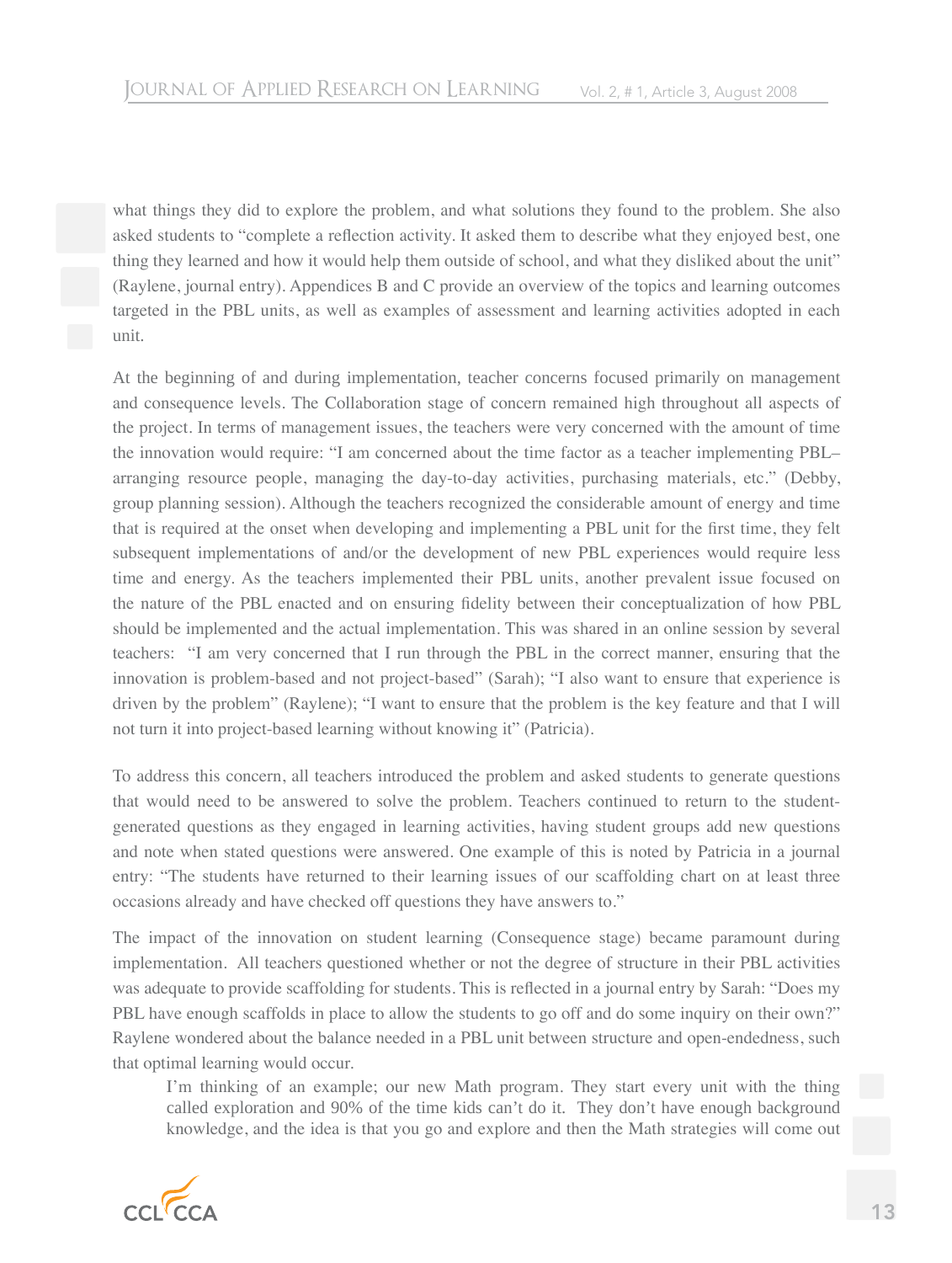of that. That looks really great in theory . . . . So that's where I'm thinking about this - trying then to give enough structure, but yet make it open ended. It will be the challenge for me.

By the end of the implementation phase, the teachers agreed that their PBL experiences did not reflect open inquiry where the students select their own questions and design their own investigations. Rather, they agreed that the PBL offered students opportunities to engage in structured inquiry, where the teacher guided students in selecting and generating questions and finding ways to answer their questions.

Aligned with the issue of the nature of the inquiry within the PBL was a concern about how some students would respond to the innovation: "My main concern now is observing how particular students respond" (Debby); and "We also need to accommodate the special needs children who have learning challenges" (Patricia). Other issues related to student impact were determining the degree of student engagement through PBL learning and ensuring groups worked independently.

One of the main goals of the teachers, in addition to improving their classroom practice and their understanding of that practice, was to determine how PBL could be used to engage all students in learning. By the end of the implementation phase, the teachers, based on classroom observations and informal interviews with students, reported that they witnessed high levels of engagement in their classrooms. Students were on-task, they completed assignments in a timely manner, and there were frequent inquiries about when they would be having science class. Sarah referred to parent feedback as an indicator of student engagement: "To get reports from the parents that their kids are so eager to read about bats was very encouraging. Parents would say they want to read this bat book; they come home and the first thing they do is to take out their book bag and take out their 'bat' books" (group meeting).

The collaborative groups' functioning, according to the teachers, was fairly smooth. However, they did acknowledge that the teacher must be very attentive to the skills of his/her students prior to engaging in PBL:

You have to consider the skills of your students whether they are used to working in groups. If they are not, then you're going to have to do some group-building exercises before you do the PBL. You are not giving them the information as a teacher when they work in groups. You're guiding them. You are a facilitator. It's purposeful. Children have a purpose for learning. (Patricia, planning meeting)

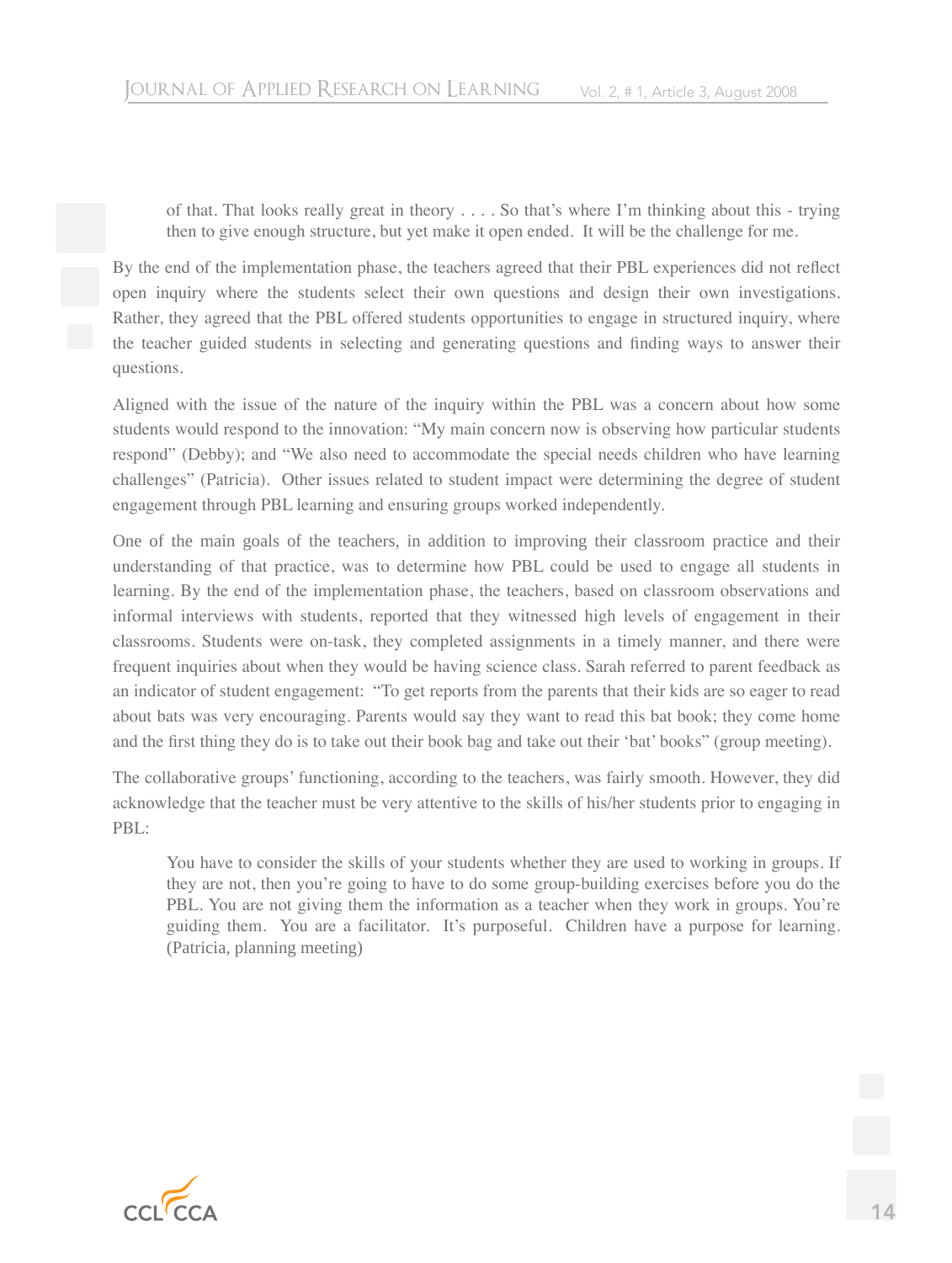### **IMPLICATIONS**

According to Hall and Hord (2006), "systems and organizations adopt change, but individuals implement change" (p. 255). Attending to the needs of individuals and supporting them at all stages of adoption needs to be paramount. In this study, a small group of primary/elementary teachers adopted PBL as an instructional approach for the first time. One of the primary structures that provided support for this adoption was the collaborative inquiry group itself. Group members were able to offer each other feedback, listen to concerns, and generate ideas together. As is the case when many innovations are first adopted, self-concerns (informational and personal) were prevalent early in the adoption process (Brzycki & Dudt, 2005; Kelly & Staver, 2005). As a facilitator of the process, the author attempted to be understanding and empathetic, helping group members articulate their concerns, while engaging all groups members in finding ways to alleviate these concerns. Management concerns, such as finding appropriate resources, balancing the time demands of the innovation with other teaching activities and responsibilities, and managing the many demands of PBL during implementation, remained high throughout the adoption process. Moreover, consequence concerns emerged as being more dominant as the group moved into the implementation phase.

The primary challenge in adopting PBL is "making the appropriate adjustments for the developmental level and the learning environment while still holding on to the elements that make PBL successful and worthwhile" (Gallagher, 1997, p. 347). The adoption of PBL places huge demands on many aspects of teachers' pedagogical content knowledge (Shulman, 1986). Teachers need to attend to the interpretation and application curriculum outcomes, how to connect their own beliefs about student learning to the philosophical underpinnings of PBL, how to examine grouping practice and scaffold effective group work, how to assess learning appropriately through PBL, and how to structure the learning context to meet the needs of all students in a regular classroom.

### **CONCLUSIONS & SUMMARY**

The research on PBL in K-12 contexts is starting to grow. As mentioned earlier, design and implementation issues and concerns arise during PBL adoption (Achilles & Hoover, 1996; Clouston & Whitcombe, 1995; Goodnough & Cashion, 2006; Harada & Kim, 2003). This study confirms many previous findings, namely that the adoption of PBL can be challenging and reflect contradictions. In this study, teachers struggled with determining the amount of structure to incorporate into their PBL experiences. They recognized the lack of time for planning and preparation during PBL design and implementation. They were uneasy about not knowing how students would respond to PBL and they acknowledged that students need to be prepared to operate effectively in groups.

There are many questions that still need to be answered that relate to both teacher learning and student learning, such as: What models of PBL are most appropriate for adoption with young students? What types of learning may be promoted by adopting particular approaches to PBL? What types of professional development are most appropriate for helping practitioners adopt PBL as part of their regular teaching practice?

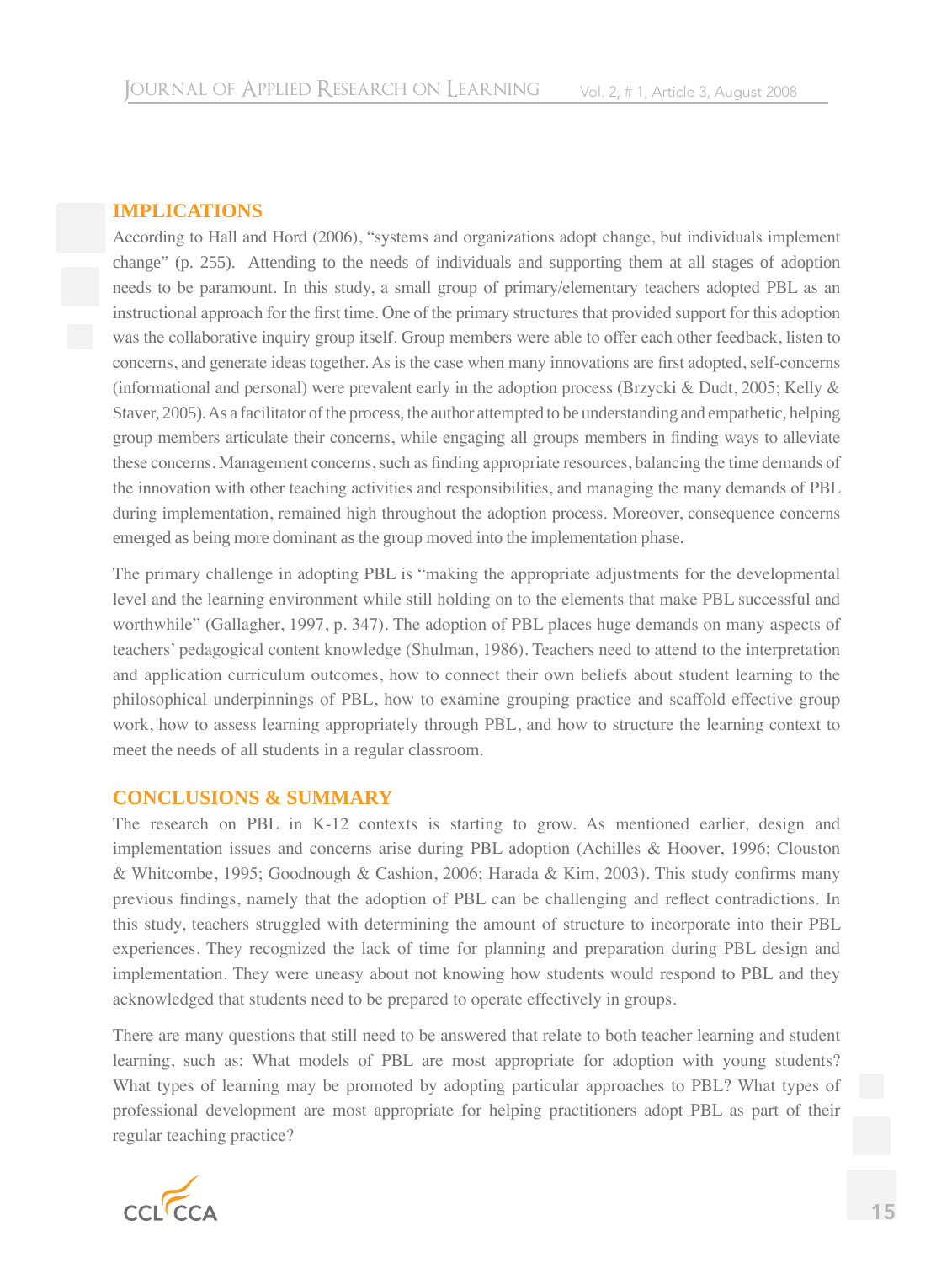This study focused on teacher learning and the explicit issues and concerns, as they relate to PBL adoption, expressed by teachers during various stages in the adoption process. All teachers in this study were new adopters of PBL. The expressed concerns during early adoption related to the self and moved to concerns related to improving the impact of the innovation on students (Management, Consequence, and Concern stages.) A lack of time to develop and implement PBL experiences was one of the major concerns expressed by all teachers. Other concerns focused on the nature of PBL, the roles of teachers and students, providing appropriate support for student learning during implementation, assessing student learning during PBL, and finding resources to support a PBL experience. Teachers expressed concerns at more than one stage at a time, thus reflecting the complex nature of the adoption process. Operating within a collaborative inquiry group provided a forum for finding ways to resolve the expressed concerns.

The author offers several recommendations for practitioners, researchers, and other educators that need to be considered during the adoption of PBL or any other educational innovation:

- 1. Collaborative learning communities should be established during the adoption of an innovation, thus offering teachers a supportive context for engaging in shared meaning-making. This was a critical aspect of this study in terms of establishing a learning environment in which individuals could offer and receive ongoing feedback during all stages of the adoption process from colleagues with varied backgrounds and experience.
- 2. The CBAM may be used as a tool for teachers to reflect explicitly on their beliefs and practice as they engage with an innovation. While the model was introduced to teachers in an explicit manner in this study, it could have been used more systematically and regularly as a collaborative reflective tool.
- 3. Those who facilitate the adoption of PBL (and other innovations) may use the CBAM framework to inform their choices regarding the types of supports and interventions needed by individuals at each stage of the adoption process. The information garnered from the CBAM framework was used by the author, and to some extent by other group members, to provide different types and levels of support at various stages (e.g. resources, encouragement, critical feedback).

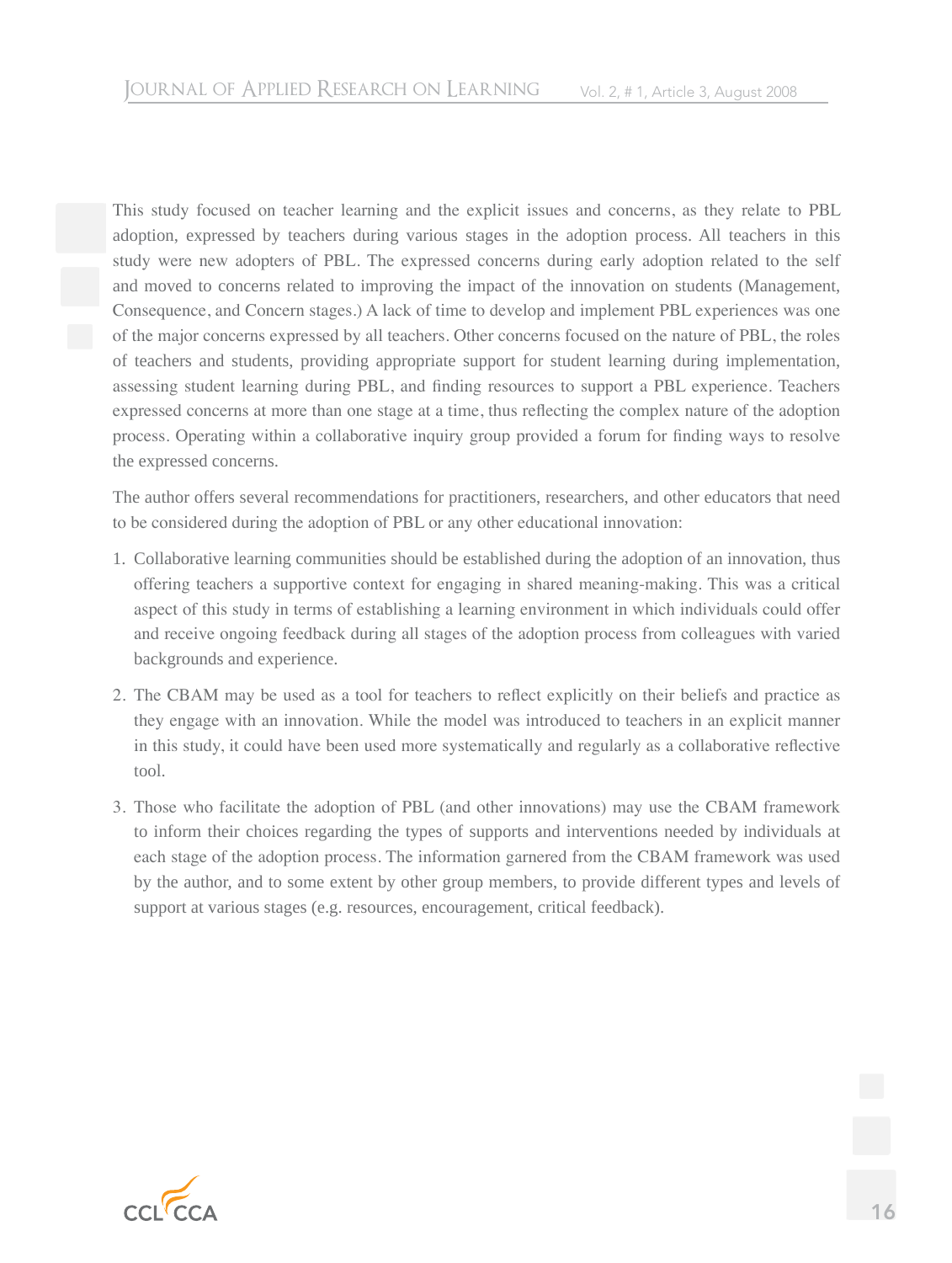........ References .............................................................................................................

Achilles, C. M., & Hoover, S. P. (1996). *Problem-based learning as a school improvement vehicle.* Corpus Christi, TX: National Council of Professors of Educational Administration. (ERIC Document Reproduction Service No. ED401631)

American Association for the Advancement of Science. (1998). *Blueprints for reform.* New York: Oxford University Press.

Angeli, C. (2002). Teachers' practical theories for design and implementation of Problem Based Learning. *Science Educational International, 13*(3), 9-15.

Appleton, K., & Kindt, I. (2002). Beginning elementary teachers' development as teachers of science. *Journal of Science Teacher Education, 13*(1), 43-61.

Baptist, S. (2003). *Problem-based learning: A self-directed journey.* Thorfare, NJ: Slack Incorporated.

Barrows, H. S. (1984). A specific problem-based, self-directed learning method designed to teach medical problem-solving skills and enhanced knowledge retention. In H. S. M. deVolder (Ed.), *Tutorials in problem-based learning* (pp. 16-32). Maaastricht, Netherlands: Van Corcum.

Barrows, H. S. (1985). *How to design problem-based curriculum for the pre-clinical years.* New York: Springer Publishing.

Barrows, H. S. (1986). A taxonomy of problem-based learning methods. *Medical Education*, 20, 481-486.

Barrows, H. S. (1994). *Practice-based learning: Problem-based learning applied to medical education.* Springfield, IL: Southern Illinois University School of Medicine.

Barrows, H. S. (2000). *Problem-based learning applied to medical education.* Springfield, IL: Southern Illinois University Press.

Barrows, H., & Kelson, A. C. (1995). *Problem-based learning in secondary education and the Problem-Based Learning Institute* (Monograph 1). Springfield, IL: Problem-Based Learning Institute.

Bray, J. N., Lee, J., Smith, L. L., & Yorks, L. (2000). *Collaborative inquiry in practice: Action, reflection, and meaning making*. Thousand Oaks, CA: Sage Publications.

- Brzycki, D., & Dudt, K. (2005). Overcoming barriers to technology use in teacher preparation programs. *Journal of Technology and Teacher Education, 13*(4), 619-641.
- Butzow, J. (1988). *Mainstreaming computers in science and mathematics education: two year study.* (ERIC Document Reproduction Service No. ED291594)
- Cloustin, T., & Whitcombe, S. (2005). An emerging person-centred model of problem-based learning. *Journal of Further and Higher Education, 29*(3), 265-275.
- Cochran-Smith, M., & Lytle, S. (2001). Beyond certainty: Taking an inquiry stance on practice. In A. Liberman & L. Miller (Eds.), *Teachers caught in the action: Professional development that matters* (pp. 44-58). New York: Teachers College Press.
- Council of Ministers of Education. (1997). *Common framework of science learning outcomes, K-12: Pan-Canadian protocol for collaboration on school curriculum.* Toronto, Canada: Author.

Crabtree, B. F. & Miller, W.L. (Eds). (1992). *Doing qualitative research: Multiple strategies.* Newbury Park, CA: Sage Publications.

Darling-Hammond, L. (1998). Teacher learning that supports student learning. *Educational Leadership, 55*(5), 6-11.

Davis, F. D. (1986). A technology acceptance model for empirically testing new end-user information systems: Theory and results. In *MIT Sloan School of Management*. Cambridge, MA: MIT Sloan School of Management.

Delisle, R. (1997). *How to use problem-based learning in the classroom.* Alexandria, VA: Association for Supervision and Curriculum Development.

Dewey, J. (1944). *Democracy and education*. New York: Free Press.

Dods, R. (1997). An action research study of the effectiveness of problem-based learning in promoting the acquisition and retention of knowledge. *Journal of the Education of the Gifted, 20*(4), 423-437.

Duch, B. J., Groh, S. E., & Allen, D. E. (Eds.). (2001). *The power of problem-based learning.* Sterling, VA: Stylus.

Fullan, M., & Stiegelbauer, S. (1991). *The new meaning of educational change.* New York: Teachers College Press.

Gallagher, S. A. (1997). Problem-based learning: Where did it come from, what does it do, and where is it going? *Journal for the Education of the Gifted, 20*(4), 332-362.

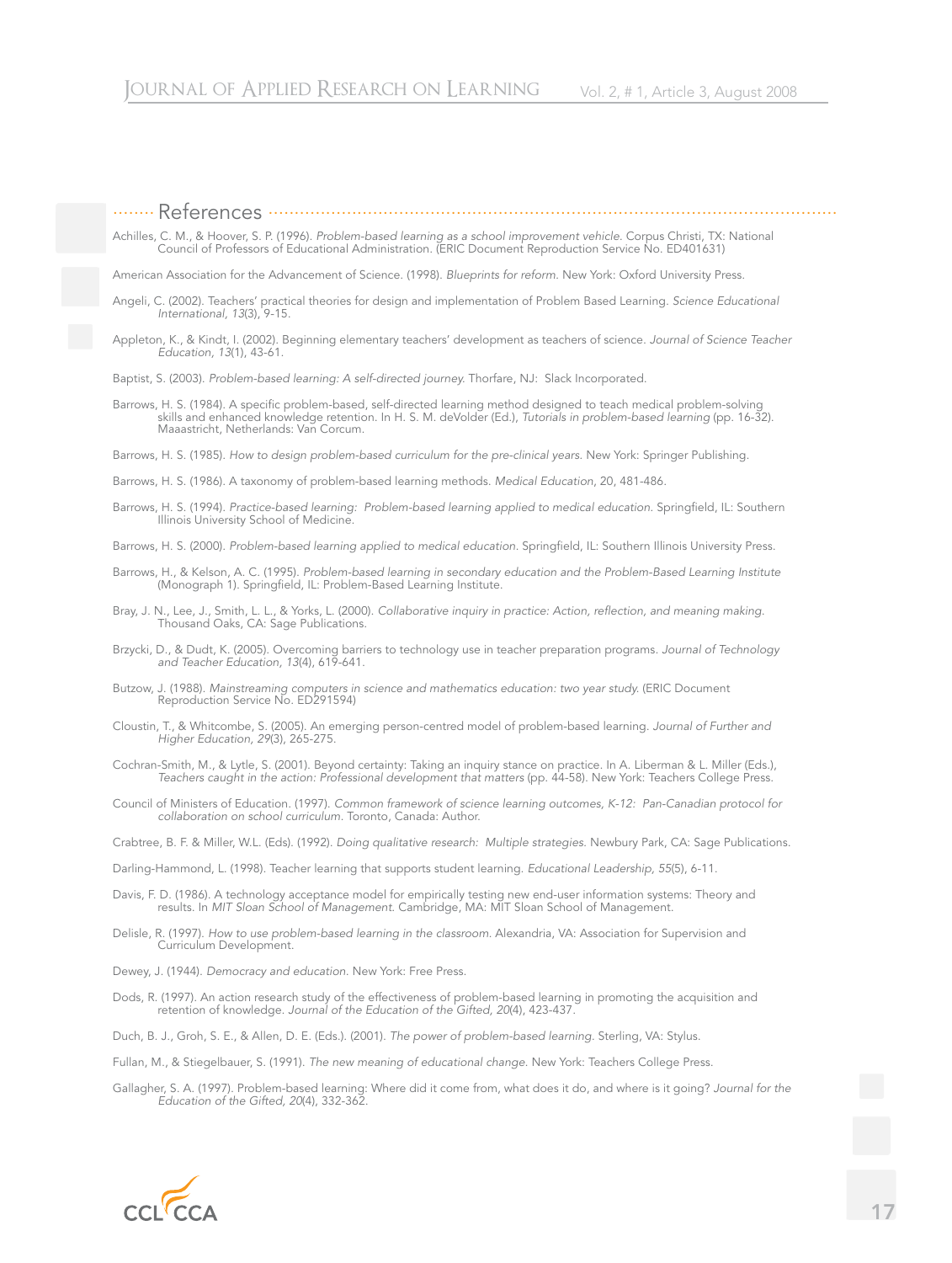Gallagher, S., & Stepien, W. J. (1996). Content acquisition in problem-based learning: Depth versus breadth in American studies. *Journal of the Education of the Gifted, 19*(3), 257-275.

Goodnough, K & Cashion, M. (2006). Exploring problem-based learning in the context of high science: Design and implementation issues. *School Science and Mathematics 106*(7), 280-295.

Gordon, P. R., Rogers, A. M., Comfort, M., Gavula, N., & McGee, B. P. (2001). A taste of problem-based learning increases achievement of urban minority middle-school students. *Educational Horizons, 79*(4), 171-175.

Grindrod, A., Klindworth, A., Martin, M. D., & Tytler, R. (1991). A survey of preservice primary teachers' experiences of science in schools. *Research in Science Education, 21*, 151-160.

Hall, G. E. & Hord, S. M. (2006). *Implementing change: Patterns, principles, and potholes.* New York: Pearson Education.

- Hall, G. E., George, A., & Rutherford, W. L. (1979). *Measuring stages of concern about the innovation: A manual for use of the SoC Questionnaire* (Report No. 3032). Austin, TX: The University of Texas at Austin, Research and Development Center for Teacher Development. (ERIC Document Reproduction Service No. ED147342)
- Hall, G. E., & Loucks, S. F. (1978). Teacher concerns as a basis for facilitating and personalizing staff development. *Teachers College Record, 80*(1), 36-53.

Harada, V., & Kim, L. (2003). Problem-based instruction makes learning real. *Knowledge Quest, 32*(1), 33-34.

- Heron, J. (1981). Philosophical basis for a new paradigm. In P. R. J. Rowan (Ed.), *Human inquiry: A source book for new paradigm research*. Chichester, United Kingdom: Wiley.
- Hmelo-Silver, C. E. (2000). Knowledge recycling: Crisscrossing the landscape of educational psychology in a Problem-Based Learning course for preservice teachers. *Journal of Excellence in College Teaching, 11*, 41-56.

Hmelo-Silver, C. E. (2004). Problem-based learning: What and how do students learn? *Educational Psychology Review, 16*(3), 235-266.

Holroyd, C., & Harlen, W. (1996). Primary teachers' confidence about teaching science and technology. *Research Papers in Education: Policy and Practice, 11*, 323-335.

- Hung, W. (2006). The 9-step design process for designing PBL problems: Application of the 3C3R model. Manuscript submitted for publication.
- Kelly, M., & Staver, J. (2005). A case study of one school system's adoption and implementation of an elementary science program. *Journal of Research in Science Teaching, 42*(1), 25-52.
- Lambros, A. (2002). Problem-based learning in K 8 classrooms: A teacher's guide to implementation. Thousand Oaks, CA: Corwin Press.

Lincoln, Y. S., & Guba, E. G. (2005). Paradigmatic controversies, contradictions, and emerging confluences. In N. K. Denzin &. Y. S. Lincoln (Eds.), *The Sage handbook of qualitative research* (pp. 163-188). Thousand Oaks, CA: Sage Publications.

Loucks, S., & Melle, M. (1980). Implementation of a district-wide science curriculum: The effects of a three year effort. Paper presented at the Annual Meeting of the American Educational Research Association, Los Angeles, CA. (ERIC Document Reproduction Service No. ED204181). Retrieved April 9, 2008, from http://search.ebscohost.com/login. aspx?direct=true&db-=eric&AN=ED204181&site=ehost-live&scope=site

Loucks-Horsley, S., Love, N., & Styles, K. (2003). *Designing professional development for teachers of science and mathematics.* Thousand Oaks, CA: Sage Publications.

- Malone, M. (1984). Concerns based adoption model (CBAM): Basis for an elementary science methods course. *Journal of Research in Science Teaching, 21*(7), 755.-768.
- Marcinkiewicz, H. R. (1994). Computers and teachers: Factors influencing computer use in the classroom. *Journal of Research in Computing Education, 26*(2), 220-237.
- Marshall, C., & Rossman, G. B. (1999). *Designing qualitative research* (3rd ed.). Thousand Oaks, CA: Sage Publications.
- Marshall, C., & Rossman, G. B. (2006). *Designing qualitative research* (4th ed.). Thousand Oaks, CA: Sage Publications.
- Mulholland, J., & Wallace, J. (2001). Teacher induction and elementary science teaching: Enhancing self-efficacy. *Teaching and Teacher Education, 17*(2), 243-261.

National Research Council. (1996). *National science education standards.* Washington, DC: National Academy Press.

O'Brien, T. (1992). Science inservice workshops that work for elementary teachers. *School Science and Mathematics, 92*(8), 422- 426.

Piaget, J. (1976). *The grasp of consciousness.* Cambridge, MA: Harvard University Press.

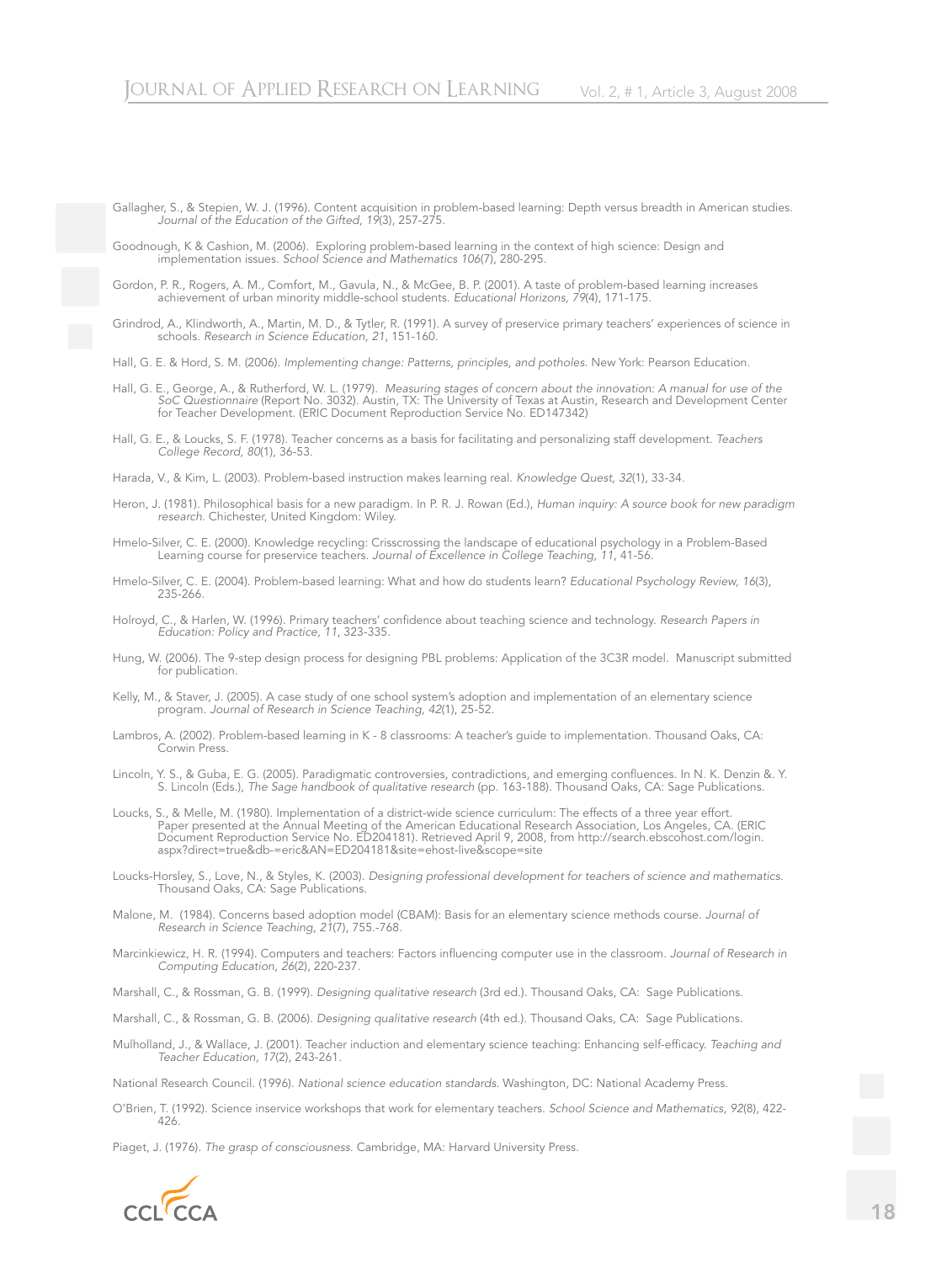Piaget, J. (1978). *Success and understanding.* Cambridge, MA: Harvard University Press.

Reason, P. (1989). *Human inquiry in action: Developments in a new paradigm research.* Thousand Oaks, CA: Sage Publications.

Richardson, V. (2003). Constructivist pedagogy. *Teachers' College Record, 105*(9), 1623-1640.

Rogers, E. M. (1995). *Diffusion of innovations* (4th ed.). New York: The Free Press.

Sevilla, J., & Marsh, D. (1992). Inquiry-oriented science programs: New perspectives on the implementation process. Paper presented at the Annual Meeting of the American Research Association, San Francisco, CA. (ERIC Document Reproduction Service No. ED381371). Retrieved April 9, 2008, from ERIC database http://www.eric.ed.gov/ERICDocs/ data/ericdocs2sql/-content\_storage\_01/0000019b/80/13/cf/02.pdf

Shulman, L. (1986). Those who understand: Knowledge growth in teaching. *Educational Researcher, 15*(2), 4-15.

Stockdill, S. H., & Morehouse, D. L. (1992). Critical factors in the successful adoption of technology: A checklist based on TDC findings. *Educational Technology, 1*, 57-58.

Tabachnick, B. R., & Zeichner, K. M. (1999). Idea and action: Action research and the development of conceptual change teaching of science. *Science Education, 83(3)*, 309-322.

Torp, L., & Sage, S. (2002). *Problems as possibilities: Problem-based learning for K-12 education.* Alexandria, VA: Association for Supervision and Curriculum Development.

Zimmerman, B. (2002). Becoming a self-regulated learner: An overview. *Theory into Practice, 41*(2), 64-71.

........About the author ...............................................................................................

*Dr. Karen Goodnough is an Associate Professor in the Faculty of Education at Memorial University of Newfoundland. She has facilitated several teacher-inquiry groups and many of her publications on teachers' personal and professional learning in the context of communities of practice. Her other teaching and research interests include action research, curriculum development, problem-based learning, and science teaching and learning.*

........ How to cite this article .........................................................................................

Goodnough, K. (2008, August). Examining the personal side of change within a collaborative inquiry group: Adopting Problem-Based Learning in primary/elementary science education. *Journal of Applied Research on Learning*, *2*(1), Article 3, pp. 1-23.

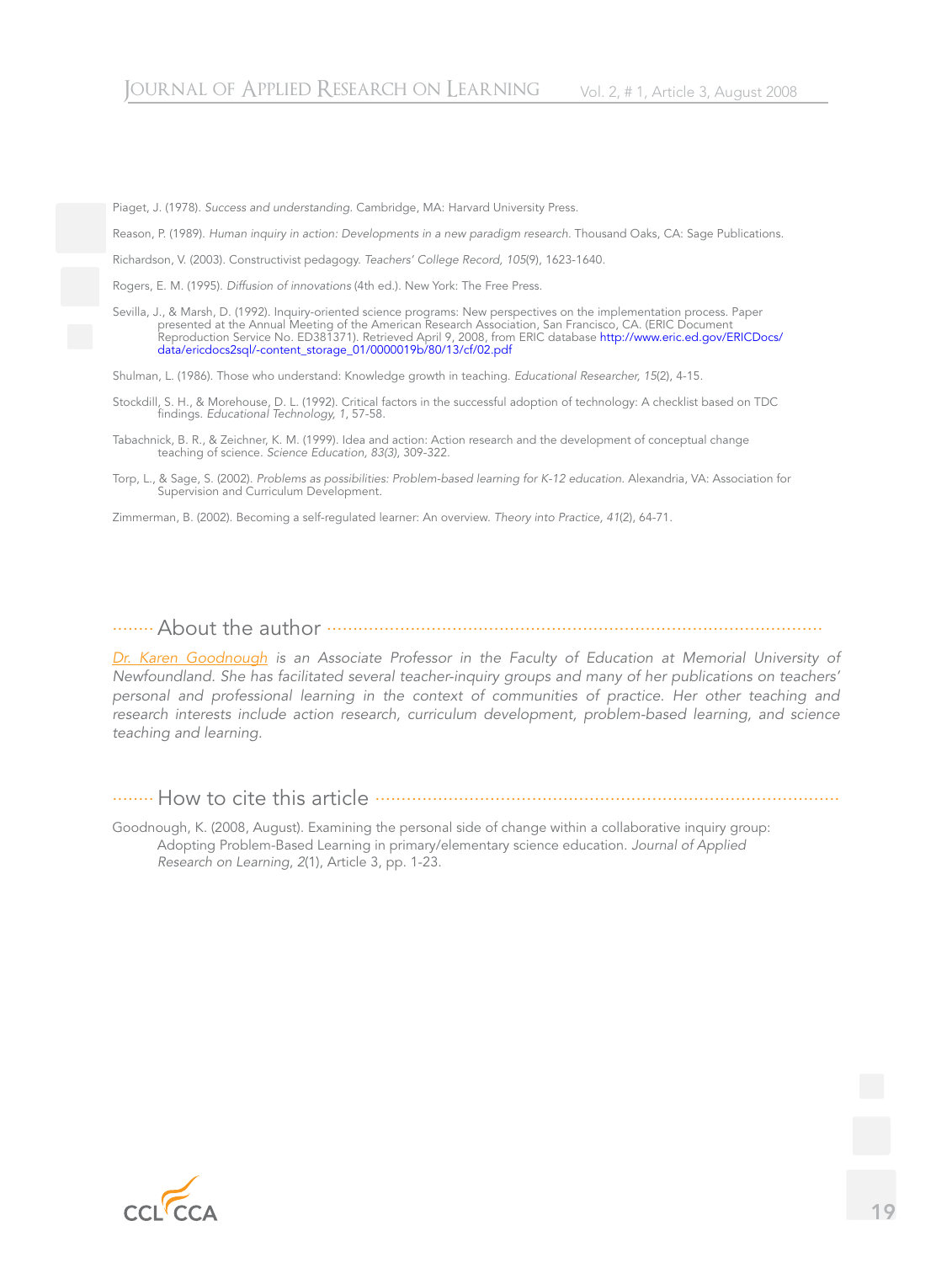## **APPENDIX A**

*Summary Stages of Concern and the Primary Concerns Expressed at Each Stage by Teachers*

| <b>Planning Phase of Project</b>       |                |             |               |
|----------------------------------------|----------------|-------------|---------------|
| <b>Stages</b>                          | Informational  | Personal    | Management    |
| Raylene                                | ABC            | E           | GJ            |
| Debby                                  | ABCD           | EF          | GI            |
| Patricia                               | ABCD           | EF          | GI            |
| Kayla                                  | $A$ $B$ $D$    | EF          | G J           |
| Sarah                                  | B <sub>D</sub> | EF          | G J           |
| <b>Implementation Phase of Project</b> |                |             |               |
| <b>Stages</b>                          | Management     | Consequence | Collaboration |
| Raylene                                | H L            | MNO         | К             |
| Debby                                  | H L            | NO          | $\mathsf{K}$  |
| Patricia                               | H L            | NO          | $\sf K$       |
| Kayla                                  | H L            | M O         | K             |
| Sarah                                  | L H            | M           | K M           |

### **Legend:**

Concerns Expressed:

- A- Few examples of PBL problems at the K-4 level
- B- Nature of inquiry within a PBL
- C- Complexity of problems that are appropriate for each grade level
- D- Degree of structure within a PBL
- E- Role of the teacher
- F- Preparedness of students to learn through PBL
- G- Lack of time for planning
- H- Lack of time for implementation
- I- Finding appropriate resources
- J- Scheduling
- K- Ensuring the work is collaborative and involves group meaning-making
- L- Ensuring the learning is driven by the open-ended problem
- M- Offering appropriate scaffolding for students during implementation
- N- Questioning students' inability to pose questions based on the problem scenario
- O- Ascertaining how well special needs students are functioning during a PBL experience

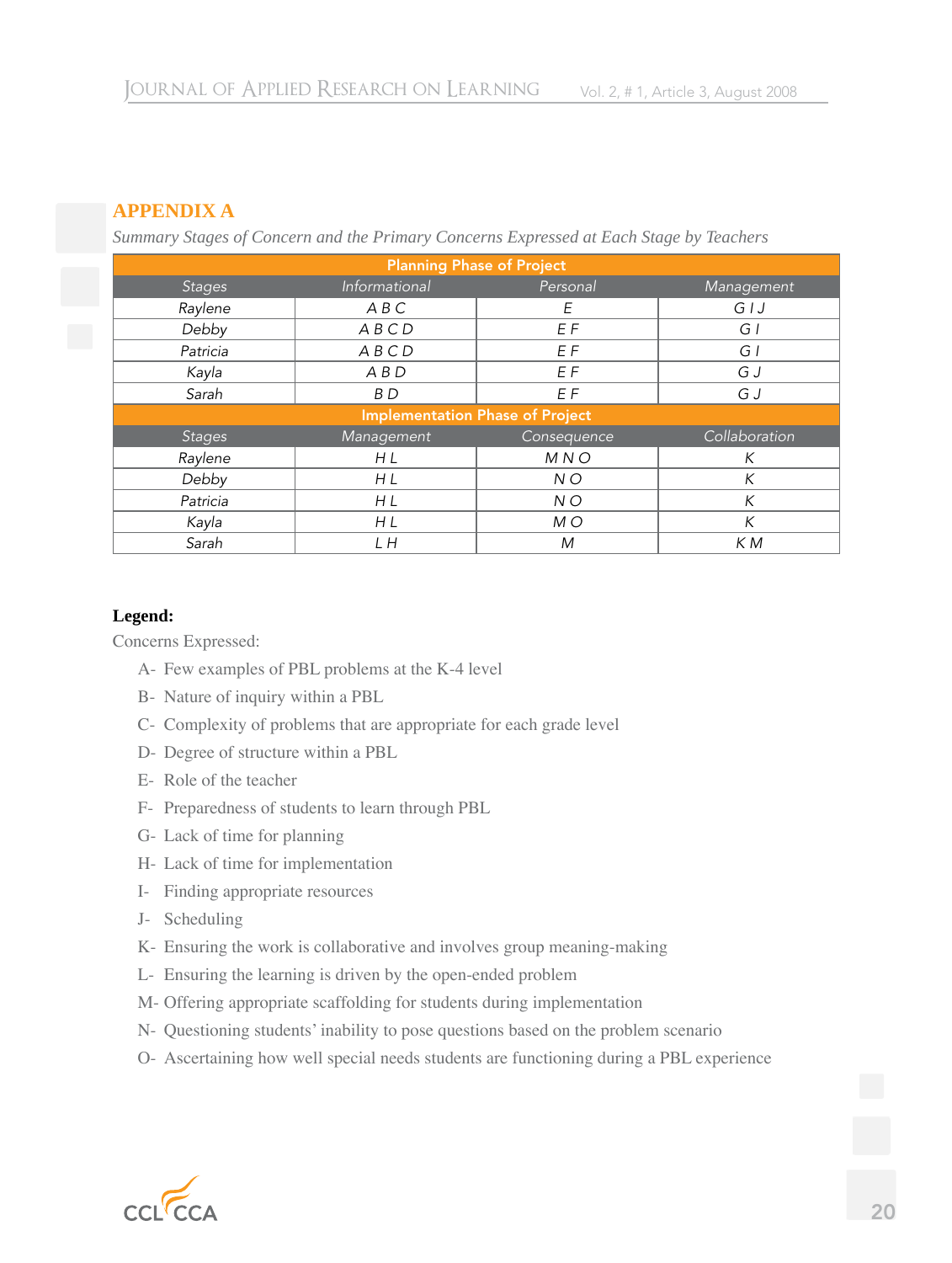# **APPENDIX B**

*Topics and Learning Outcomes Targeted in the PBL units of the Teachers*

| Unit Topic                      | Learning Outcomes (examples)                                                                                                                 |
|---------------------------------|----------------------------------------------------------------------------------------------------------------------------------------------|
| Life Cycles (Grade 2)           | • Knowledge:                                                                                                                                 |
| Teacher: Raylene                | - Observe and describe changes in the appearance and activity of an organism as it                                                           |
|                                 | goes through its life cycle                                                                                                                  |
|                                 | - Identify constant and changing traits in organisms as they grow and develop                                                                |
|                                 | $\bullet$ Skills:                                                                                                                            |
|                                 | - Ask questions that lead to exploration and investigation.                                                                                  |
|                                 | - Select and use materials to carry out their own explorations -- Propose an                                                                 |
|                                 | answer to an initial question or problem and draw simple conclusions based on<br>observations or research.                                   |
|                                 | - Identify new questions that arise from what was learned --Communicate                                                                      |
|                                 | procedures and results, using drawings, demonstrations, and written and oral<br>descriptions.                                                |
|                                 | - Respond to the ideas and actions of others and acknowledge their ideas and<br>contributions.                                               |
|                                 | - Work with others in exploring and investigating.                                                                                           |
|                                 | • Attitudes                                                                                                                                  |
|                                 | - Recognize the role and contribution of science in their understanding of the world.                                                        |
|                                 | - Consider their observations and their own ideas when drawing a conclusion.                                                                 |
| <b>Habitats</b>                 | • Knowledge                                                                                                                                  |
| (Grade 4)                       | - Use the terms habitat, population, and community in appropriate contexts.                                                                  |
| Teachers: Debby and<br>Patricia | - Identify questions to investigate about the types of plants and/or animals at a<br>local habitat and the conditions under which they live. |
|                                 | - Identify various methods for finding answers to questions related to their local<br>habitat and select one that is appropriate.            |
|                                 | - Make observations related to local habitats and their associated populations of<br>plants and animals.                                     |
|                                 | - Using appropriate terminology, compare the structural features of plants that<br>enable them to thrive in different kinds of places.       |
|                                 | $\bullet$ Skills                                                                                                                             |
|                                 | - Work collaboratively while exploring and investigating.                                                                                    |
|                                 | - Compile and display the data collected in the habitat study using tallies, tables                                                          |
|                                 | and/or bar graphs.                                                                                                                           |
|                                 | - Present the procedures and results of their habitat studies.                                                                               |
|                                 | • Attitudes                                                                                                                                  |
|                                 | - Appreciate the role and contribution of science and technology in their<br>understanding of the world.                                     |
|                                 | - Show interest and curiosity about objects and events within different                                                                      |
|                                 | environments.                                                                                                                                |
|                                 | - Demonstrate perseverance and a desire to understand.                                                                                       |

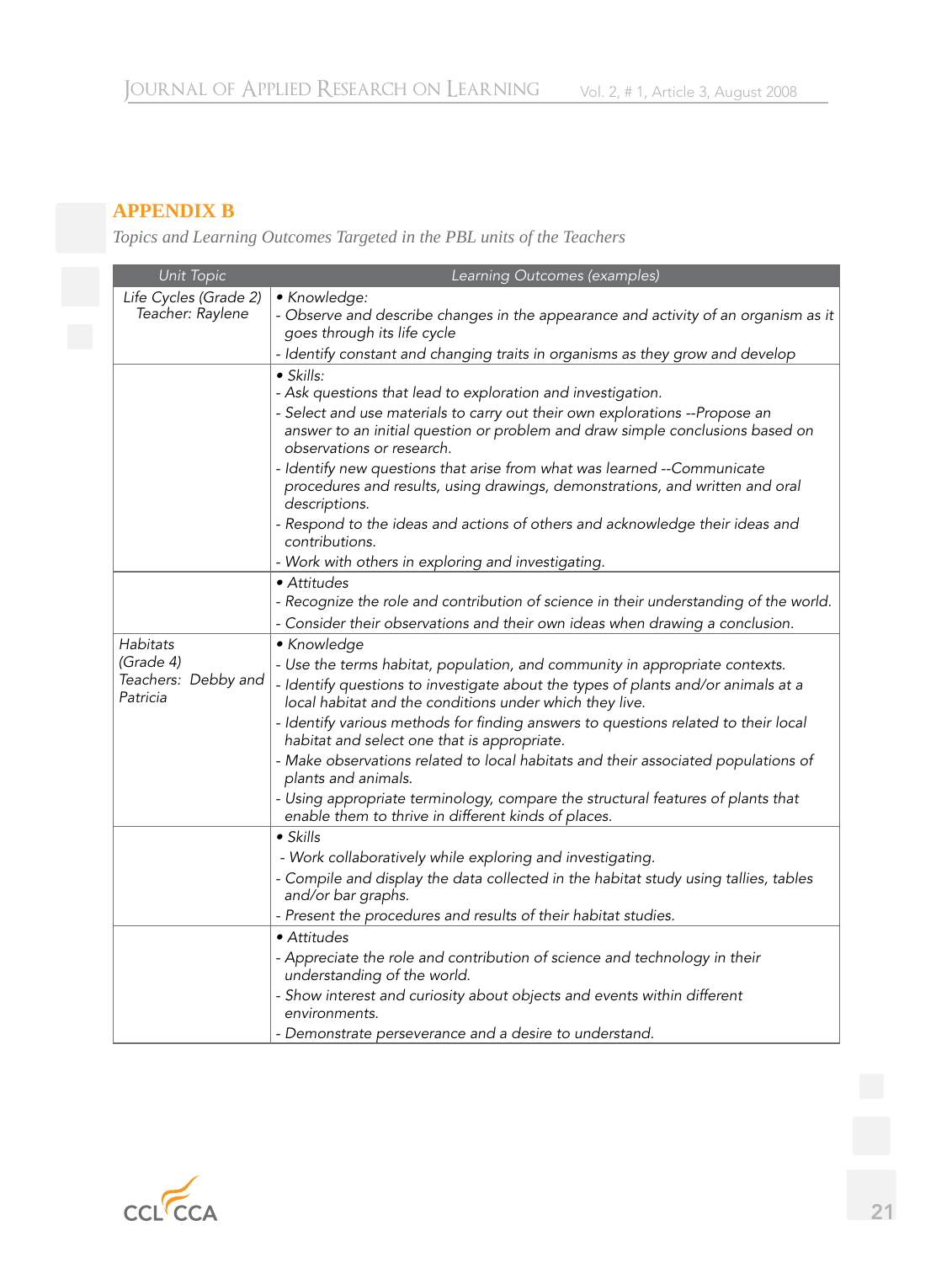| Unit Topic       | Learning Outcomes (examples)                                                                                                                                                                                                                                                                                                                                                                                                                                                                                                                                                                                                      |
|------------------|-----------------------------------------------------------------------------------------------------------------------------------------------------------------------------------------------------------------------------------------------------------------------------------------------------------------------------------------------------------------------------------------------------------------------------------------------------------------------------------------------------------------------------------------------------------------------------------------------------------------------------------|
| Living Things    | • Knowledge                                                                                                                                                                                                                                                                                                                                                                                                                                                                                                                                                                                                                       |
| (Grades 1 and 3) | Grade One                                                                                                                                                                                                                                                                                                                                                                                                                                                                                                                                                                                                                         |
| Kayla and Sarah  | - Identify and describe common characteristics of humans and other animals, and<br>identify variations that make each person and animal unique.<br>- Observe and identify similarities and differences in the needs of living things.<br>- Describe different ways that plants and animals meet their needs.<br>- Describe the different ways that humans and other living things move to meet<br>their needs.<br>- Investigate and describe changes that occur on a daily basis in the characteristics,<br>behaviors, and location of living things.<br>Grade Three<br>- Investigate and describe how living things affect soil. |
|                  | - Investigate and describe how soil affects living things                                                                                                                                                                                                                                                                                                                                                                                                                                                                                                                                                                         |
|                  | - Describe ways in which plants are important to living things and the environment.<br>- Identify shapes that are part of natural and human- built structures and describe<br>ways these shapes help provide strength, stability, or balance.<br>- Evaluate simple structures to determine if they are effective and safe, if they<br>make efficient use of materials, and if they are appropriate to the user and the<br>environment.                                                                                                                                                                                            |
|                  | $\bullet$ Skills                                                                                                                                                                                                                                                                                                                                                                                                                                                                                                                                                                                                                  |
|                  | Grade One<br>- Ask questions that lead to exploration and investigation.<br>- Identify problems to be solved.                                                                                                                                                                                                                                                                                                                                                                                                                                                                                                                     |
|                  | - Make and record relevant observations and measurements, using written<br>language, pictures, and charts.                                                                                                                                                                                                                                                                                                                                                                                                                                                                                                                        |
|                  | - Follow a simple procedure where instructions are given one step at a time.<br>- Use appropriate tools for manipulating and observing materials in building simple<br>models.                                                                                                                                                                                                                                                                                                                                                                                                                                                    |
|                  | - Make and record relevant observations and measurements, using written<br>language, pictures, and charts.<br><b>Grade Three</b>                                                                                                                                                                                                                                                                                                                                                                                                                                                                                                  |
|                  | - Identify problems to be solved.                                                                                                                                                                                                                                                                                                                                                                                                                                                                                                                                                                                                 |
|                  | - Make and record relevant observations and measurements, using written<br>language, pictures, and charts.                                                                                                                                                                                                                                                                                                                                                                                                                                                                                                                        |
|                  | - Follow given safety procedures and rules and explain why they are needed.                                                                                                                                                                                                                                                                                                                                                                                                                                                                                                                                                       |
|                  | - Identify and suggest explanations for patterns and discrepancies in observed<br>objects and events.                                                                                                                                                                                                                                                                                                                                                                                                                                                                                                                             |
|                  | - Propose an answer to an initial question or problem and draw simple conclusions<br>based on observation or research.                                                                                                                                                                                                                                                                                                                                                                                                                                                                                                            |
|                  | - Communicate questions, ideas, and intentions while conducting exploration.                                                                                                                                                                                                                                                                                                                                                                                                                                                                                                                                                      |
|                  | - Communicate procedures and results, using drawings, demonstrations, and<br>written and oral descriptions.                                                                                                                                                                                                                                                                                                                                                                                                                                                                                                                       |